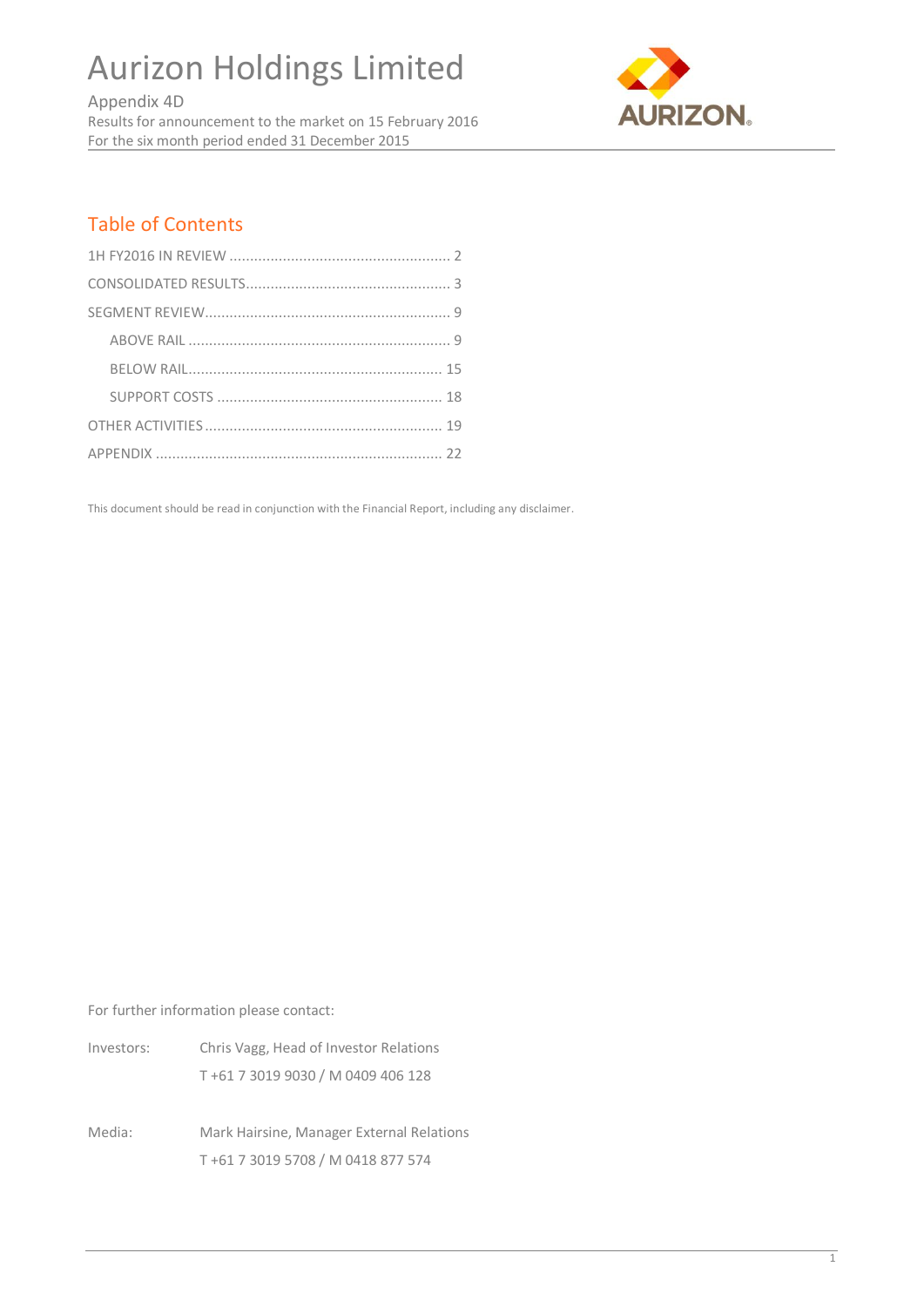# **1H FY2016 IN REVIEW**

# Financial Headlines

| $(\$m)$                                 | 1H FY2016 | 1H FY2015                | Variance %     |
|-----------------------------------------|-----------|--------------------------|----------------|
| Total revenue                           | 1,758     | 1,965                    | (11%)          |
| $EBIT - statutorv$                      | (23)      | 486                      | (105%)         |
| Adjustments - Asset impairments         | (426)     | $\overline{\phantom{a}}$ |                |
| $EBIT - underlying$                     | 403       | 486                      | (17%)          |
| NPAT - statutory                        | (108)     | 308                      | (135%)         |
| NPAT - underlying                       | 237       | 308                      | (23%)          |
| Interim dividend (cps)                  | 11.3      | 10.1                     | 12%            |
| Earnings per share - underlying (cps)   | 11.2      | 14.4                     | (22%)          |
| Return on invested capital (ROIC)       | 8.8%      | 9.4%                     | $(0.6$ ppt $)$ |
| EBITDA margin - underlying (%)          | 38.9%     | 37.6%                    | $1.3$ ppt      |
| EBIT margin $-$ underlying $(\%)$       | 22.9%     | 24.7%                    | $(1.8$ ppt $)$ |
| Operating ratio (OR) - underlying (%)   | 77.1%     | 75.3%                    | $(1.8$ ppt $)$ |
| Coal volumes (mt)                       | 104.4     | 109.0                    | (4%)           |
| Iron Ore volumes (mt)                   | 12.5      | 12.9                     | (3%)           |
| Freight volumes (mt)                    | 22.0      | 24.1                     | (9%)           |
| Net operations opex / NTK (\$/'000 NTK) | 35.2      | 35.4                     | $1\%$          |
| Gearing (net debt / net debt + equity)  | 35.4%     | 30.7%                    | $(4.7$ ppt $)$ |
| People (FTE)                            | 6,455     | 6,977                    | 7%             |

# **Highlights**

- › Underlying EBIT down \$83m or 17% to \$403m:
	- › \$75m impact due to FY2015 revenue contract expiry and asset disposals (Redbank, TSC, CRT & QR) as previously announced
	- › \$47m impact due to 5% lower Above Rail volumes
	- › \$12m decrease in revenue quality from a mix shift towards lower yielding contracts and a reduction in incentive payments
	- › \$56m increase in other costs including \$16m employee share gift and \$18m QNI doubtful debts provision; partly offset by
	- \$56m benefit from transformation initiatives
	- › \$51m increase in Below Rail revenue reflecting access revenues based on the QCA's Consolidated Draft Decision UT4 (CDD)
- › Excluding Redbank and previously announced items, underlying EBIT down 2% against 5% volume decline
- Statutory EBIT \$23m loss includes \$426m of asset impairments
- OR and ROIC impacted by lower volumes and revenue decline at 77.1% (up 1.8ppts) and 8.8% (down 0.6ppts) respectively
- › Dividend payout ratio of 100% maintained, applied to underlying NPAT
- Interim FY2016 dividend of 11.3cps (70% franked), a 12% increase
- 42% of current buy-back completed to date, 64m shares outstanding

# **Transformation**

- › Transformation program started before the IPO and continues to deliver sustainable value:
	- › \$56m benefits delivered in 1HFY2016, \$308m of cumulative benefits from 1 July 2013 to 31 December 2015
	- › EAs and technology key enablers of future productivity improvements
	- › FY2016-2018 transformation target set at \$380m, with further initiatives being identified to accelerate program

# **Outlook**

- > In light of recent events, underlying EBIT guidance is being provided for FY2016 at \$845m \$885m, key assumptions as follows:
	- › Above Rail coal volumes 204-209mt, stable Freight and Iron Ore volumes
	- › Below Rail UT4: no material change from latest Consolidated Draft
	- › No material deterioration in trading environment
	- › No major weather impacts
- FY2016 OR target unlikely to be met, FY2017 OR target challenging
- › FY2018 OR target remains 70% underpinned by transformation, assuming volumes consistent with FY2016
- Capex spend reduced by a total of \$150m-\$200m over the next 18-months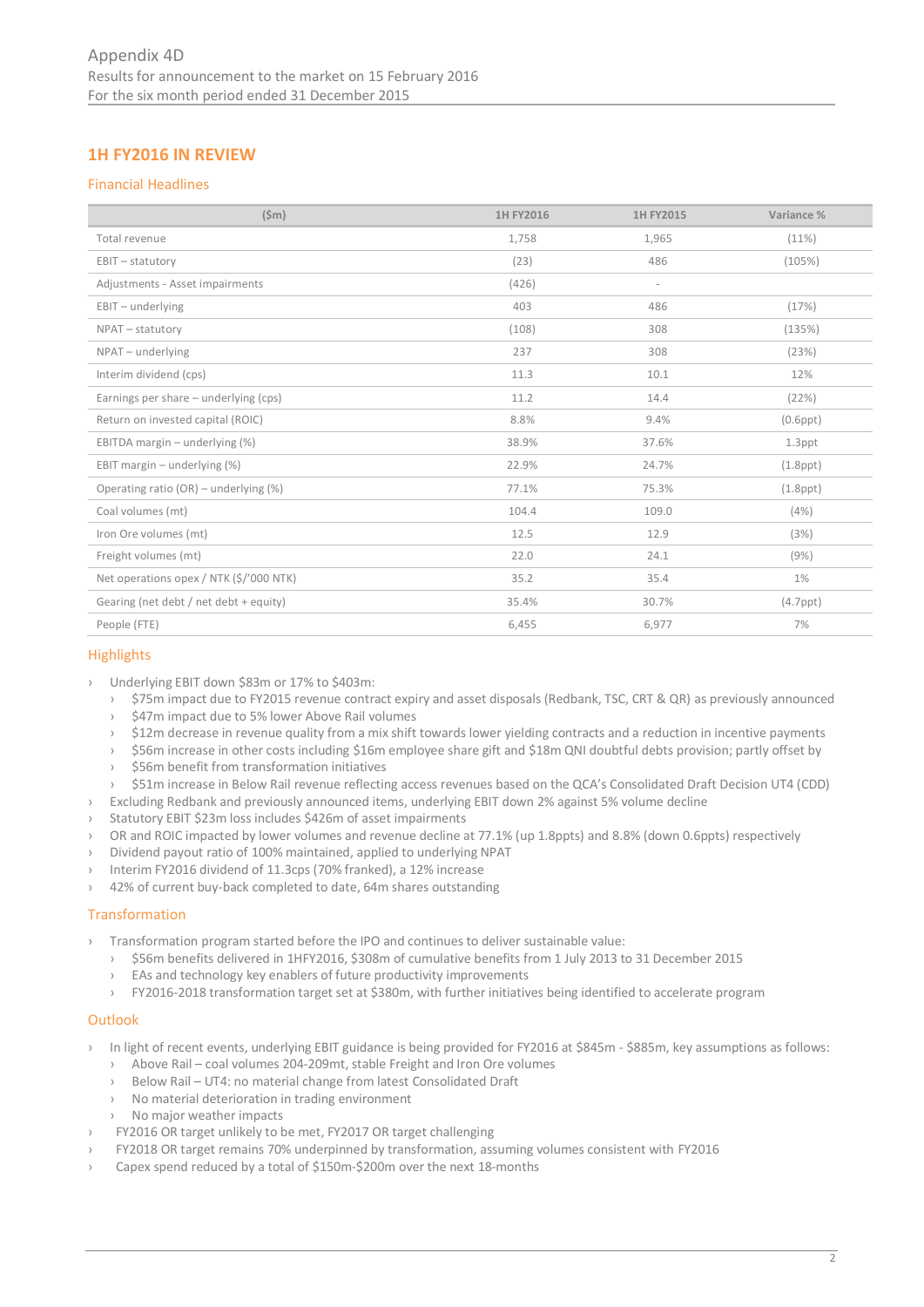# **CONSOLIDATED RESULTS**

# 1. Half on Half Comparison

# Financial Summary

| $(\$m)$                                        |              | 1H FY2016 | 1H FY2015 | Variance %     | 2H FY2015 |
|------------------------------------------------|--------------|-----------|-----------|----------------|-----------|
| <b>Total revenue</b>                           |              | 1,758     | 1,965     | (11%)          | 1,815     |
| <b>Operating costs</b>                         |              | (1,075)   | (1, 226)  | 12%            | (1,065)   |
| Employee benefits expense                      |              | (481)     | (539)     | 11%            | (470)     |
| Energy and fuel                                |              | (134)     | (163)     | 18%            | (128)     |
| Track access                                   |              | (162)     | (172)     | 6%             | (156)     |
| Consumables                                    |              | (260)     | (327)     | 20%            | (287)     |
| Other expenses                                 |              | (38)      | (25)      | (52%)          | (24)      |
| <b>EBITDA</b>                                  | - underlying | 683       | 739       | (8%)           | 750       |
|                                                | - statutory  | 257       | 739       | (65%)          | 750       |
| Depreciation and amortisation expense          |              | (280)     | (253)     | (11%)          | (266)     |
| <b>EBIT</b>                                    | - underlying | 403       | 486       | (17%)          | 484       |
|                                                | - statutory  | (23)      | 486       |                | 484       |
| Net finance costs                              |              | (70)      | (68)      | (3%)           | (67)      |
| Income tax expense                             | - statutory  | (15)      | (110)     | 86%            | (121)     |
| <b>NPAT</b>                                    | - underlying | 237       | 308       | (23%)          | 296       |
|                                                | - statutory  | (108)     | 308       |                | 296       |
| Earnings per share <sup>1</sup>                | - underlying | 11.2      | 14.4      | (22%)          | 13.9      |
|                                                | - statutory  | (5.1)     | 14.4      | (135%)         | 13.9      |
| Return on invested capital (ROIC) <sup>2</sup> |              | 8.8%      | 9.4%      | $(0.6$ ppt $)$ | 9.7%      |
| Operating ratio                                |              | 77.1%     | 75.3%     | $(1.8$ ppt $)$ | 73.3%     |
| Cash flow from operating activities            |              | 522       | 686       | (24%)          | 830       |
| Interim / Final dividend per share (cps)       |              | 11.3      | 10.1      | 12%            | 13.9      |
| Gearing (net debt / net debt + equity)         |              | 35.4%     | 30.7%     | $(4.7$ ppt $)$ | 30.2%     |
| Net tangible assets per share (\$)             |              | 2.8       | 3.0       | (7%)           | 3.0       |

# Other Operating Metrics

|                                         | 1H FY2016 | 1H FY2015 | Variance % | 2H FY2015 |
|-----------------------------------------|-----------|-----------|------------|-----------|
| Revenue / NTK (\$/'000 NTK)             | 48.2      | 52.7      | (9%)       | 51.7      |
| Labour costs / Revenue <sup>3</sup>     | 25.5%     | 26.8%     | $1.3$ ppt  | 24.6%     |
| NTK / FTE (MNTK)                        | 11.3      | 10.7      | 6%         | 10.2      |
| Operations net opex / NTK (\$/'000 NTK) | 35.2      | 35.4      | 1%         | 34.3      |
| NTK (bn)                                | 36.5      | 37.3      | (2%)       | 35.1      |
| Tonnes (m)                              | 138.9     | 146.0     | (5%)       | 135.2     |

# Underlying EBIT by Segment

| $(\$m)$                          | 1H FY2016 | 1H FY2015 | Variance % | 2H FY2015 |
|----------------------------------|-----------|-----------|------------|-----------|
| <b>Below Rail - Network</b>      | 245       | 218       | 12%        | 266       |
| Above Rail                       | 185       | 273       | (32%)      | 279       |
| Commercial & Marketing           | 1,468     | 1.595     | (8%)       | 1,484     |
| Operations                       | (1, 283)  | (1, 322)  | 3%         | (1,205)   |
| Corporate Overhead (Unallocated) | (27)      | (5)       |            | (61)      |
| Group                            | 403       | 486       | (17%)      | 484       |

<sup>-&</sup>lt;br>2 Calculated on weighted average number of shares on issue – 2,109m in 1H FY2016 and 2,136m in 1H FY2015<br>POIC is defined as underlying rolling twelve month EBIT divided by the average invested capital. The average invest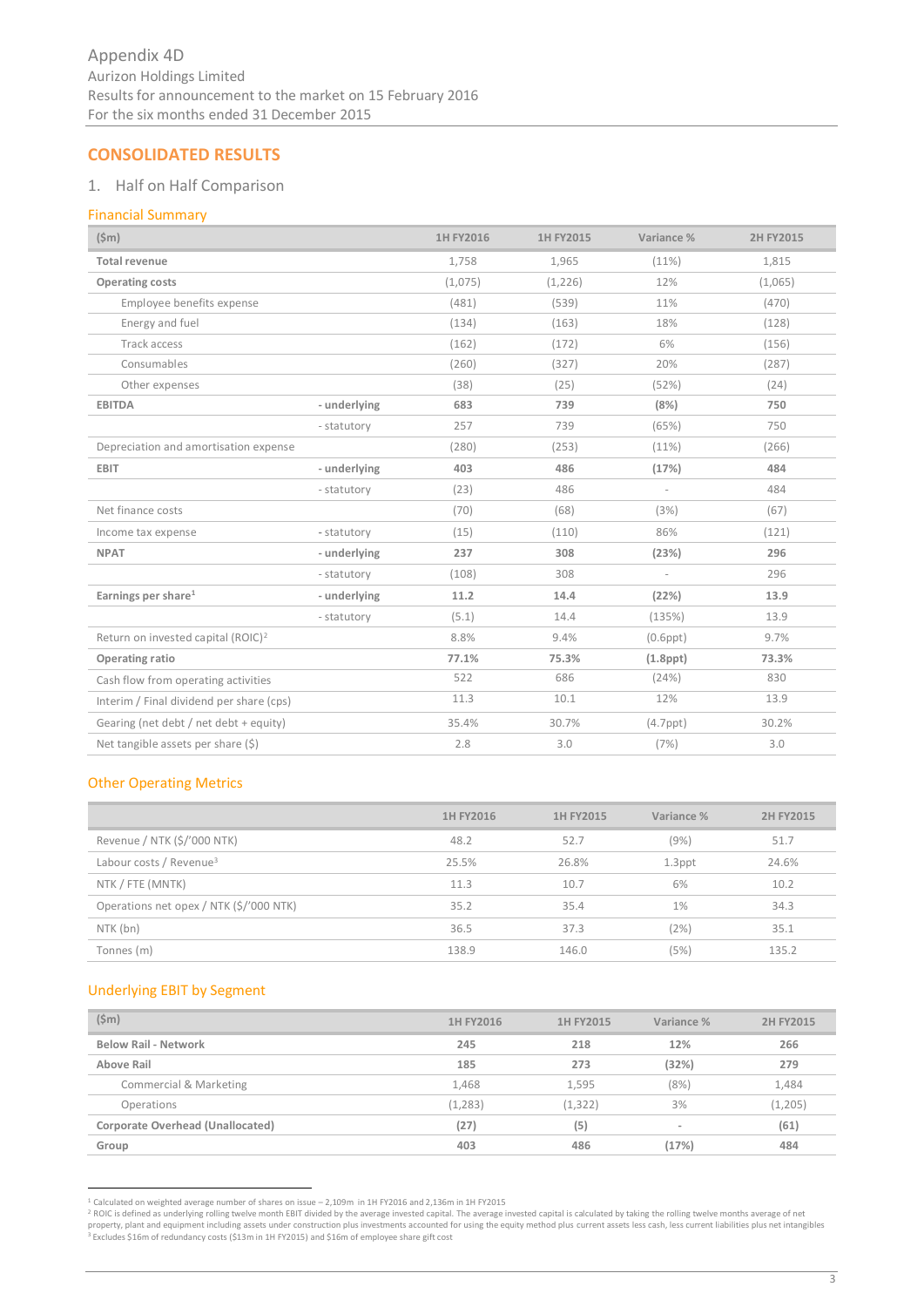# Reconciliation to Statutory Earnings

Underlying earnings is a non-statutory measure and is the primary reporting measure used by Management and the Group's chief operating decision making bodies for the purpose of managing and assessing the financial performance of the business. Underlying earnings is derived by adjusting statutory earnings for significant items as noted in the following table:

| $(\$m)$                           | 1H FY2016 | 1H FY2015                | <b>FY2015</b>            |
|-----------------------------------|-----------|--------------------------|--------------------------|
| <b>Underlying EBIT</b>            | 403       | 486                      | 970                      |
| Significant Items - impairments   |           |                          |                          |
| Investment in Associates          | (153)     | $\overline{\phantom{a}}$ | $\overline{\phantom{a}}$ |
| Rollingstock                      | (148)     | $\overline{\phantom{a}}$ | $\overline{\phantom{a}}$ |
| Strategic infrastructure projects | (125)     | $\overline{\phantom{a}}$ | $\overline{\phantom{a}}$ |
| <b>Statutory EBIT</b>             | (23)      | 486                      | 970                      |
| Net finance costs                 | (70)      | (68)                     | (135)                    |
| <b>Statutory PBT</b>              | (93)      | 418                      | 835                      |
| Taxation expense                  | (15)      | (110)                    | (231)                    |
| <b>Statutory NPAT</b>             | (108)     | 308                      | 604                      |

Aurizon reviewed the carrying value of its asset portfolio as at 31 December 2015 and has recognised a total impairment of \$426m as noted below:

- › Investment in associate \$153m impairment to the carrying value of the investment in Aquila Resources Limited (Aquila) to reflect the current market outlook. \$75m remains on the balance sheet principally representing cash
- › Rollingstock \$148m reduction in rollingstock due to surplus fleet and inventory arising from productivity and efficiency improvements and lower volume outlook
- › Strategic infrastructure investment \$125m \$83m greenfield feasibility study costs for the West Pilbara Infrastructure Project (WPIP), \$30m Galilee Basin brownfield expansion feasibility costs for the expansion of the CQCN and \$12m other costs. The value of both projects remaining on the balance sheet is nil

# Group Performance Overview

Underlying EBIT decreased 17% to \$403m due to a 5% decline in above rail volumes in addition to the impact of items recognised in the previous period. This includes \$40m net benefit on sale of Redbank and a \$35m reduction in EBIT associated with the disposal of CRT, the reduction in TSC and the end of the QR maintenance contract.

Excluding the impact of these items, underlying EBIT decreased 2% as growth in below rail earnings and \$56m in sustainable transformation benefits was more than offset by the impact of the 5% above rail volume decline. Underlying EBIT of \$403m also includes a \$16m cost for shares gifted to employees in recognition of the company achieving an operating ratio of 75%, and an \$18m provision for doubtful debts relating to Queensland Nickel Pty Ltd (QNI).

In 1H FY2016 Aurizon delivered sustainable benefits of \$56m through the core transformation programs, with total cumulative benefits delivered since 1 July 2013 to 31 December 2015 of \$308m. 1H FY2016 operating ratio (OR) and return on invested capital (ROIC) have been impacted by lower volumes and revenue decline at 77.1% (up 1.8ppts) and 8.8% (down 0.6ppts) respectively. In light of the current revenue outlook, FY2016 and FY2017 targets are challenging, however the FY2018 OR target remains 70% (assuming stable volumes) with the FY2016 – FY2018 transformation target set at \$380m, with further cost-out opportunities being identified.

Depreciation increased \$27m principally due to the full commissioning of the Wiggins Island Rail Project (WIRP) and the Train Support Facility (Hexham) in the Hunter Valley.

Statutory EBIT was a loss of \$23m reflecting the impact of \$426m in asset impairments for the period as detailed above.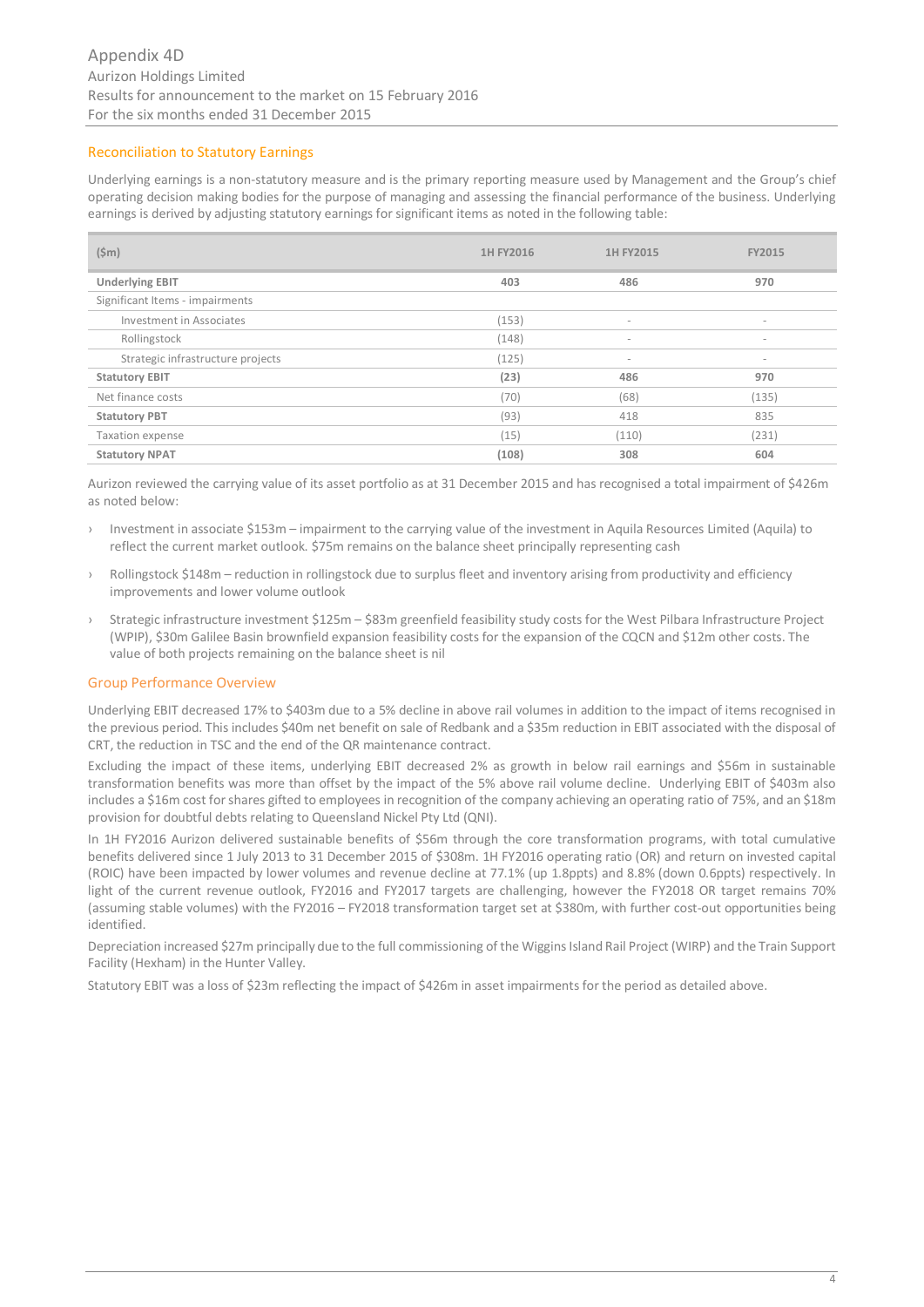# Variance Analysis – 1H FY2016 vs. 1H FY2015

A detailed analysis of the half on half Group EBIT movements is below:

- › A net impact of \$75m due to FY2015 revenue contract expiry and asset disposals
	- \$40m reduction reflecting the net benefit on sale of Redbank
	- › \$35m reduction associated with CRT, TSC and QR maintenance (as previously noted)
- › An impact of the \$16m employee share gift
- › A net decrease of \$47m in Above Rail revenue from lower volumes (net of access and fuel):
	- \$25m decrease in Coal due to 4% lower volumes
	- \$16m decrease in Bulk due to 6% lower volumes and customer/product mix
	- › \$4m decrease in Iron Ore due to a 3% reduction in volumes following expiry of the Mineral Resources contract in 1H FY2015
	- \$2m decrease in Intermodal reflecting the expiry of a key customer contract and a 1% reduction in TEUs
- › A net decrease of \$12m in revenue quality principally from a reduction in incentive payments and a customer/product mix shift, partially offset by CPI rate escalations
- › A net increase of \$51m in Below Rail revenue reflecting access revenues based on the Consolidated Draft Decision (UT4) (CDD)
- › A benefit of \$56m from transformation initiatives:
	- › \$46m from Operations including labour and fleet productivity improvements, rollingstock maintenance transformation, consumables savings and improved fuel efficiency
	- › \$10m from Support including reductions in labour, professional services, lease costs and travel
- › A net increase of \$40m in operating costs and other expenses including:
	- \$27m increase in depreciation principally due to commissioning of WIRP and Hexham
	- \$18m provision for doubtful debts (QNI)
	- \$16m in labour escalation following the implementation of the EAs, partially offset by:
	- \$17m volume related reduction in consumables
	- \$7m reduction in non-cash provisions

# Variance Analysis – 1H FY2016 vs. 2H FY2015

Underlying EBIT decreased \$81m or 17% due to:

- › A \$37m reduction associated with TSC and QR maintenance contracts (as previously noted)
- An impact of the \$16m employee share gift
- › A net increase of \$30m in Above Rail revenue from higher volumes (net of access and fuel):
	- \$12m increase in Coal revenue due to 2% increase in volumes
	- › \$10m increase in Intermodal revenue due to 9% increase in TEUs
	- \$10m increase in Bulk revenue due to 9% increase in volumes mainly due to a strong sugar season
	- \$2m decrease in Iron Ore revenue due to a 2% reduction in volumes due to Top Iron ceasing railing
- › A net decrease of \$29m in revenue quality principally from a reduction in incentive payments and a customer/product mix shift, partially offset by CPI rate escalations
- › A net increase of \$3m in Below Rail revenue reflecting access revenues based on the CDD
- A benefit of \$34m from transformation initiatives:
	- \$31m from Operations including labour and fleet productivity improvements, rollingstock maintenance transformation, consumables savings and improved fuel efficiency
	- \$3m from Support including reductions in labour, professional services, lease costs and travel
- › A net increase of \$66m in operating costs and other expenses including:
	- › \$18m provision for doubtful debts (QNI)
	- › \$16m increase in depreciation principally due to commissioning of WIRP and Hexham
	- › \$16m in labour escalation following the implementation of the EAs
	- › \$7m increase in Below Rail fuel and energy costs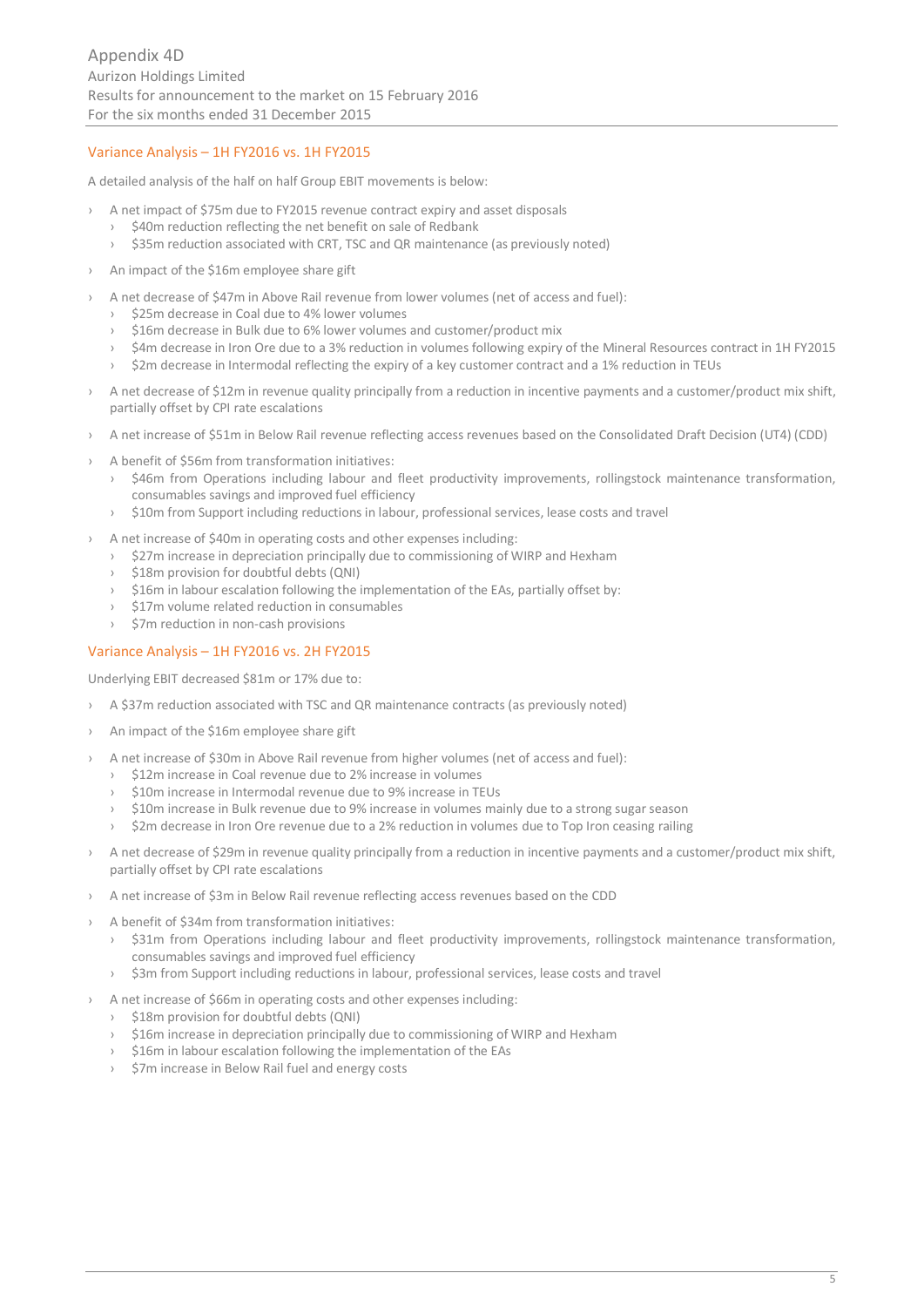# 2. Other Financial Information

# Balance Sheet Summary

| $(\text{5m})$                             | 31 December 2015 | 30 June 2015 | 31 December 2014 |
|-------------------------------------------|------------------|--------------|------------------|
| Total current assets                      | 844              | 934          | 926              |
| Property, plant & equipment (PP&E)        | 9,693            | 9,900        | 9,692            |
| Other non-current assets                  | 395              | 502          | 479              |
| <b>Total Assets</b>                       | 10,932           | 11,336       | 11,097           |
| Total current liabilities                 | (625)            | (845)        | (706)            |
| Total borrowings                          | (3, 411)         | (2,983)      | (3,038)          |
| Other non-current liabilities             | (960)            | (1,002)      | (937)            |
| <b>Total Liabilities</b>                  | (4,996)          | (4,830)      | (4,681)          |
| <b>Net Assets</b>                         | 5,936            | 6,506        | 6,416            |
| Gearing (net debt / net debt plus equity) | 35.4%            | 30.2%        | 30.7%            |

#### Balance Sheet Movements – 31 December 2015 vs. 30 June 2015

Total current assets have decreased by \$90m largely due to:

- › Reduction in cash and cash equivalents of \$12m
- › Reduction in trade and other receivables of \$57m reflecting collection of Below Rail Take or Pay accrued as at 30 June 2015 and provision for QNI doubtful debts of \$18m
- Reduction in assets classified as held for sale of \$12m, following the disposal of surplus land in 1H FY2016

Total non-current assets have decreased by \$314m largely due to:

- › Net decrease in PP&E of \$207m reflects the impairment of rollingstock and strategic projects together with asset disposals which more than offset net capital expenditure
- › Decrease in investments of \$150m, mainly related to the impairment of the Aquila investment (\$153m)

Other current liabilities have decreased by \$220m principally due to:

- › Decrease in trade and other payables of \$81m relating to the reduction in capital accruals and lower operating spend
- › Decrease in current tax liabilities of \$76m on payment of FY2015 liabilities
- › Decrease in provisions of \$64m due to improved management of annual leave and long service provisions under the new EAs, lower FTE and lower remuneration provisions

Total borrowings increased by \$428m to fund the capital allocation program. This included capital expenditure of \$418m, the on market share buyback of \$140m and dividends of \$295m reflecting the 100% dividend payout ratio for the FY2015 final dividend.

Gearing (net debt / net debt plus equity) is now 35.4%, which is consistent with current ratings agency investment grade metrics.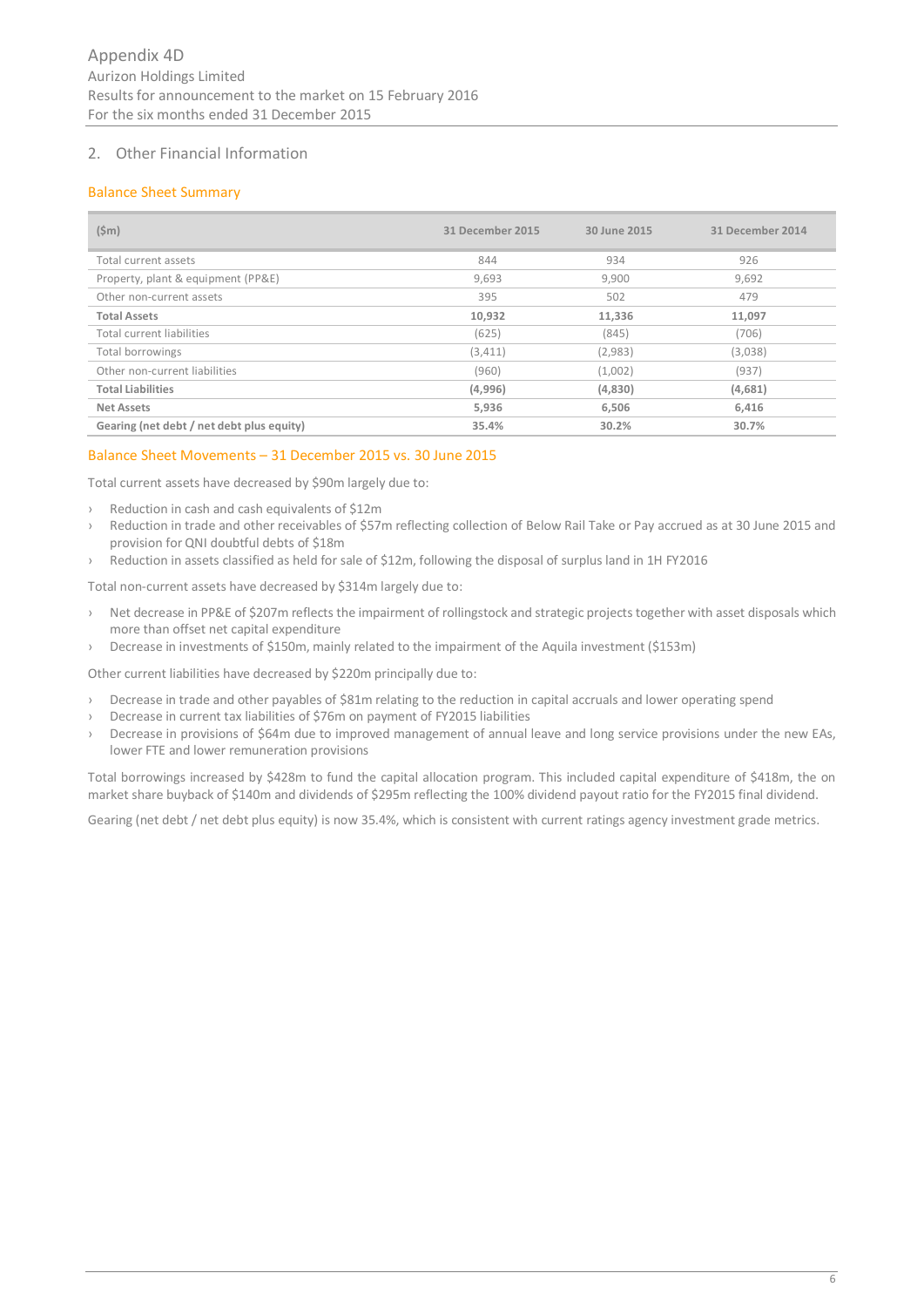# Cash Flow Summary

| $(\$m)$                                                          | 1H FY2016      | 2H FY2015                | 1H FY2015                |
|------------------------------------------------------------------|----------------|--------------------------|--------------------------|
| <b>Statutory EBITDA</b>                                          | 257            | 750                      | 739                      |
| Working capital and other movements                              | (47)           | 55                       | (48)                     |
| Non-cash adjustments - impairments                               | 426            | $\overline{\phantom{a}}$ | $\overline{\phantom{a}}$ |
| Cash from operations                                             | 636            | 805                      | 691                      |
| Interest received                                                | $\mathbf{1}$   | 5                        | 4                        |
| Income taxes refunded / (paid)                                   | (115)          | 20                       | (9)                      |
| Net cash inflow from operating activities                        | 522            | 830                      | 686                      |
| Cash flows from investing activities                             |                |                          |                          |
| Proceeds from sale of property, plant and equipment (PP&E)       | 28             | 31                       | 139                      |
| Payments for PP&E & intangibles                                  | (418)          | (550)                    | (533)                    |
| Interest paid on qualifying assets                               | (8)            | (9)                      | (19)                     |
| Net (payments for) / distributions from investment in associates | $\overline{2}$ | (6)                      | (214)                    |
| Net cash (outflow) from investing activities                     | (396)          | (534)                    | (627)                    |
| Cash flows from financing activities                             |                |                          |                          |
| Net proceeds from borrowings                                     | 388            | (27)                     | 130                      |
| Payment for share buy-back and share based payments              | (168)          | (9)                      | (72)                     |
| Interest paid                                                    | (63)           | (66)                     | (62)                     |
| Dividends paid to Company shareholders                           | (295)          | (214)                    | (182)                    |
| Net cash (outflow) from financing activities                     | (138)          | (316)                    | (186)                    |
| Net (decrease) in cash                                           | (12)           | (20)                     | (127)                    |

# Cash Flow Movements - 1H FY2016 vs. 1H FY2015

Net cash inflow from operating activities decreased by \$164m or 24% to \$522m:

- › \$56m reduction in underlying EBITDA (excludes impact of \$426m non-cash impairment)
- › \$106m increase in income taxes paid

Net cash outflow from investing activities decreased by \$231m or 37% to \$396m:

- › \$115m decrease in capital expenditure due to the completion of major infrastructure projects including WIRP, Hexham, Whitehaven rollingstock and the Rolleston electrification
- › \$216m decrease in net payments for investments in associates
- Offset by \$111m decrease in proceeds on sale of assets

Net cash outflow from financing activities decreased by \$48m or 26% to \$138m due to:

› Increase in borrowings to fund capital allocations

# Cash Flow Movements - 1H FY2016 vs. 2H FY2015

Net cash inflow from operating activities decreased by \$308m or 37% to \$522m:

- › \$169m (21%) decline in cash from operations is due to \$67m reduction in underlying EBITDA, and \$102m increase in working capital and other movements
- › \$135m increase in income taxes paid

Net cash outflow from investing activities decreased by \$138m or 26% to \$396m:

› \$132m decrease in capital expenditure due to the completion of major infrastructure projects including WIRP, Hexham, Whitehaven rollingstock and the Rolleston electrification

Net cash outflow from financing activities decreased by \$178m or 56% to \$138m due to:

› Increase in borrowings to fund capital allocations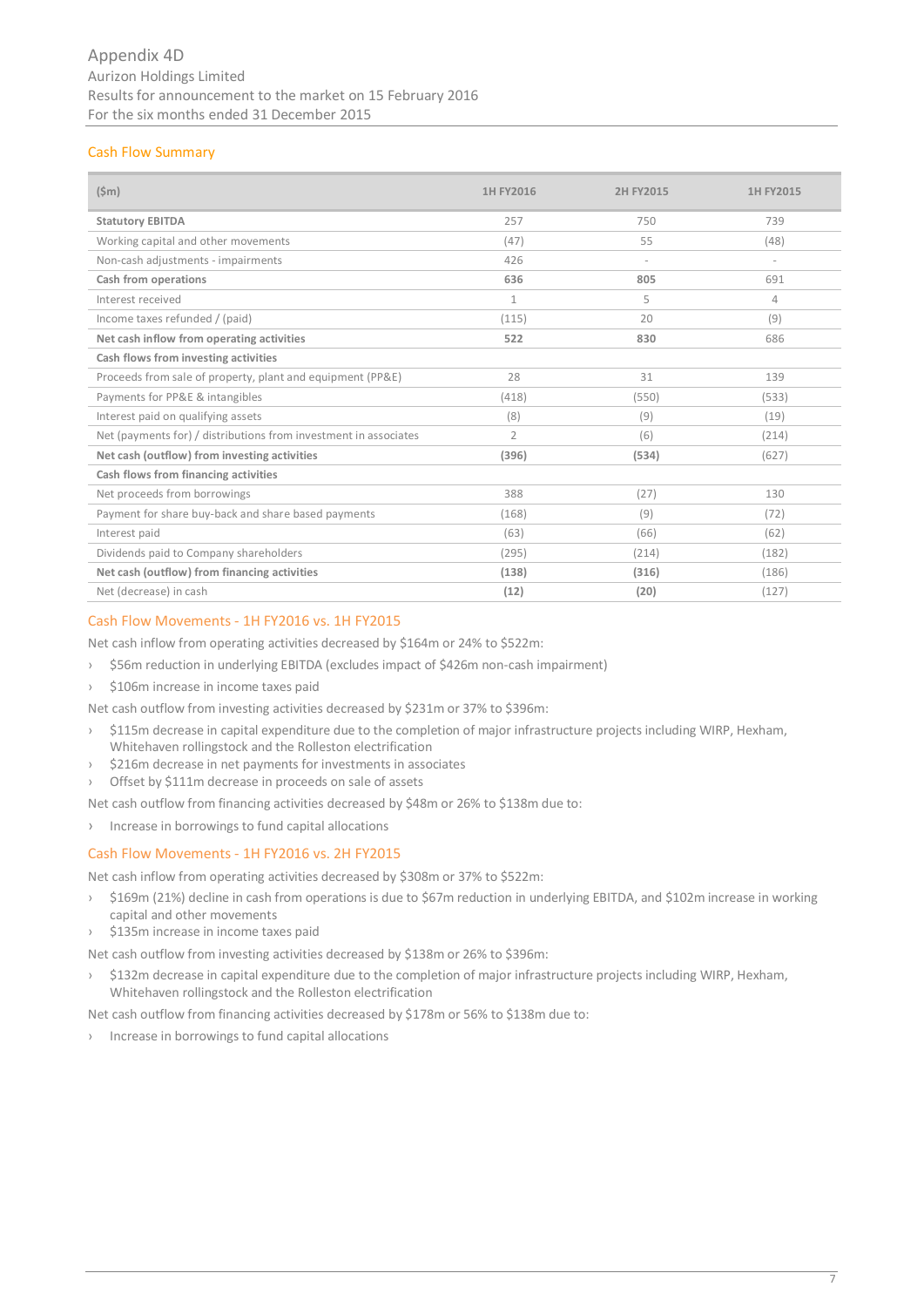# Dividend

The Board has set Aurizon's dividend payout ratio range at 70-100% of NPAT

- › In respect of the current half year, and taking into account the trading outlook and cash requirements of the business, the Board has declared an interim dividend of 11.3cps (70% franked) based on a payout ratio of 100% of underlying NPAT (i.e. after adjusting for significant items)
- › Based on current expectations, the FY2016 final dividend will be franked between 70%-100%

The relevant interim dividend dates are:

- $26<sup>th</sup>$  February 2016 ex-dividend date
- > 1<sup>st</sup> March 2016 record date
- $29<sup>th</sup>$  March 2016 payment date

#### Share Buy-back

On 11 November 2014, Aurizon announced its intention to undertake an on-market buy-back of up to 107m shares (5% of its issued share capital as at November 2014) over a 12 month period. This program was extended for another 12 months as announced on 12 November 2015.

Since the commencement of the on-market buy-back program, the company has acquired 43.9m shares at a total consideration of \$209m of which 28.7m shares were acquired at a total consideration of \$140m during 1H FY2016. This represents 41% of the total authorised buy-back.

The impact of the buy-back is excluded from the calculation of EPS for remuneration purposes.

#### Funding

The Group re-priced and extended the existing Aurizon Network \$490m bank debt facility in December 2015 at competitive margins, with maturity extended to FY2022

- Interest cost on drawn debt is now 4.7% (FY2015 4.9%)
- Liquidity as at 31 December 2015 \$613m (undrawn facility + cash)
- Weighted average debt maturity profile average tenor increased to 4.5 years (FY2015 4.3 years)<sup>4</sup>
- Approximately 70% of interest rate exposure is fixed
- Group gearing is now 35.4% (FY2015 30.2%) Below Rail broadly consistent with QCA gearing assumptions
- Board is committed to maintaining investment grade credit rating
- Credit rating metrics are at upper end of range

#### Tax

Income tax expense for 1H FY2016 was \$15m. The underlying effective<sup>5</sup> tax rate for 1H FY2016 was 29%. The underlying cash<sup>6</sup> tax rate for 1H FY2016 was 10.8% which is less than 30% primarily due to accelerated fixed asset related adjustments.

The underlying effective tax rate for FY2016 is expected to be in the range of 28-30% and the underlying cash tax rate is expected to be in the range of 20-23%. The cash tax rate is expected to be higher for FY2016 than 1H FY2016 as a higher portion of key tax adjustments are attributable to 1H FY2016 rather than 2H FY2016.

 <sup>4</sup> Weighted average debt maturity profile does not include working capital facility

<sup>5</sup> Underlying effective tax rate = income tax expense excluding the impact of significant items / underlying consolidated profit before tax

<sup>6</sup> Underlying cash tax rate = cash tax payable excluding the impact of significant items / underlying consolidated profit before tax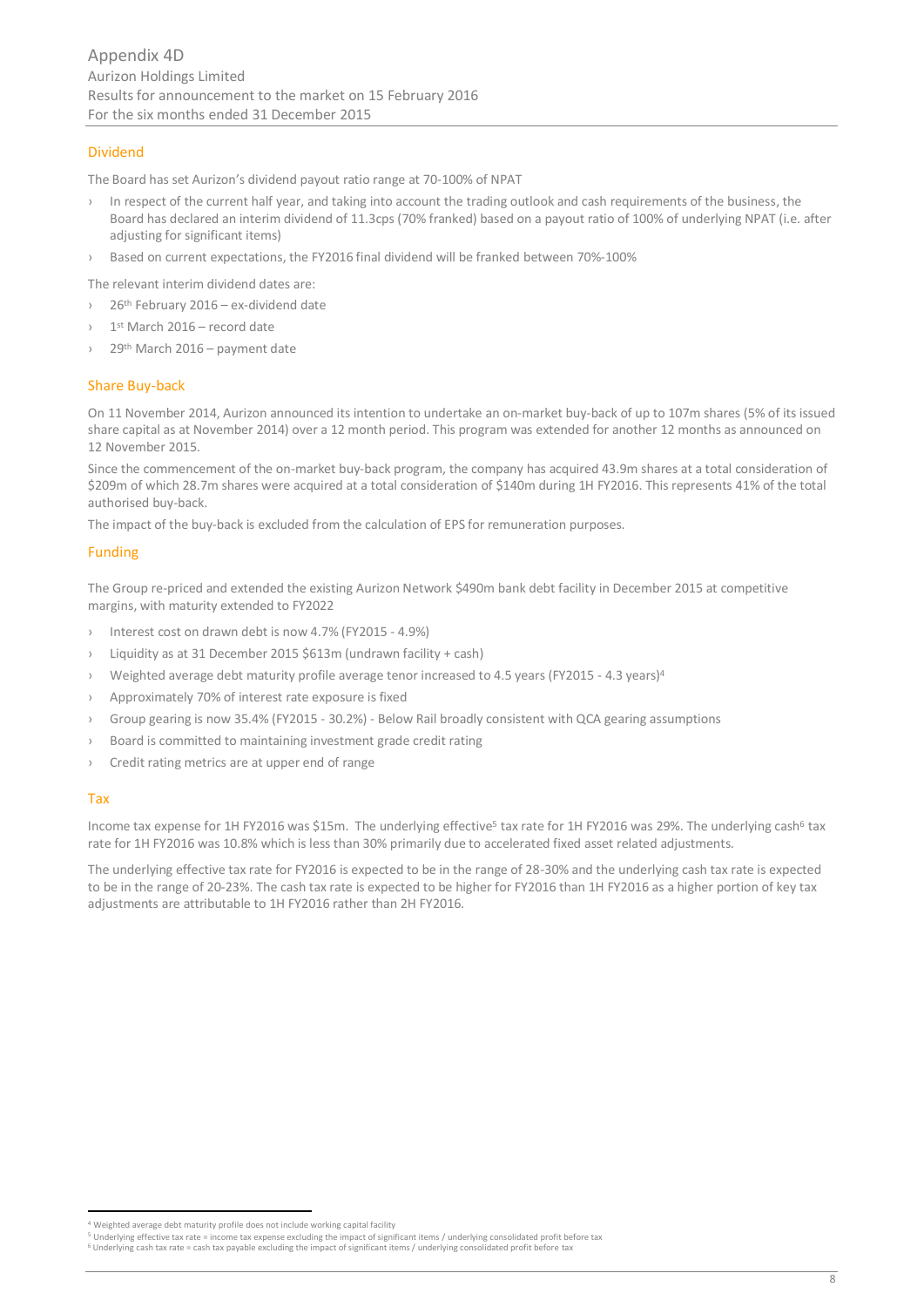# **SEGMENT REVIEW**

# **Above Rail Summary**

'Above Rail' combines the Commercial & Marketing and Operations functions and represents the haulage operations for Aurizon's Coal, Freight and Iron Ore customers. It also includes an allocation of attributable corporate costs. The profit and loss statements for Operations and Commercial & Marketing are provided in the appendix.

| $(\$m)$                               | 1H FY2016 | 1H FY2015 | Variance %               | 2H FY2015      |
|---------------------------------------|-----------|-----------|--------------------------|----------------|
| <b>Total revenue</b>                  | 1,612     | 1,830     | (12%)                    | 1,653          |
| Coal                                  | 950       | 970       | (2%)                     | 924            |
| Above Rail                            | 577       | 612       | (6%)                     | 575            |
| <b>Below Rail</b>                     | 373       | 358       | 4%                       | 349            |
| Freight                               | 397       | 509       | (22%)                    | 410            |
| Iron Ore                              | 163       | 175       | (7%)                     | 163            |
| Other                                 | 102       | 176       | (42%)                    | 156            |
| <b>Operating Costs</b>                | (1, 274)  | (1, 412)  | 10%                      | (1, 219)       |
| Employee benefits expense             | (399)     | (443)     | 10%                      | (391)          |
| Energy and fuel                       | (71)      | (112)     | 37%                      | (72)           |
| Track access                          | (519)     | (497)     | (4%)                     | (476)          |
| Consumables                           | (262)     | (351)     | 25%                      | (282)          |
| Other expenses                        | (23)      | (9)       | $\overline{\phantom{a}}$ | $\overline{2}$ |
| <b>EBITDA</b>                         | 338       | 418       | (19%)                    | 434            |
| Depreciation and amortisation expense | (153)     | (145)     | (6%)                     | (155)          |
| <b>Underlying EBIT</b>                | 185       | 273       | (32%)                    | 279            |

# Above Rail Operating Metrics

|                                          | 1H FY2016 | 1H FY2015 | Variance %     | 2H FY2015 |
|------------------------------------------|-----------|-----------|----------------|-----------|
| Coal                                     |           |           |                |           |
| Total tonnes hauled (m)                  | 104.4     | 109.0     | (4%)           | 102.2     |
| Queensland                               | 82.0      | 87.7      | (6%)           | 80.6      |
| <b>NSW</b>                               | 22.4      | 21.3      | 5%             | 21.6      |
| % Volumes under new form contracts       | 80%       | 63%       | $17.0$ ppt     | 65%       |
| Contract utilisation                     | 93%       | 94%       | $(1.0$ ppt $)$ | 90%       |
| Total NTK (bn)                           | 25.0      | 25.2      | (1%)           | 23.9      |
| Queensland                               | 20.9      | 21.8      | (4%)           | 20.2      |
| <b>NSW</b>                               | 4.1       | 3.4       | 21%            | 3.7       |
| Average haul length (Km)                 | 240       | 231       | 4%             | 235       |
| Total revenue / NTK (\$/'000 NTK)        | 38.0      | 38.5      | (1%)           | 38.7      |
| Above rail revenue / NTK (\$/'000 NTK)   | 23.1      | 24.3      | (5%)           | 24.1      |
| Below rail revenue / NTK (\$/'000 NTK)   | 14.9      | 14.2      | 5%             | 14.6      |
| Above rail revenue / GCNTK (\$/'000 NTK) | 21.0      | 22.5      | (7%)           | 20.8      |
| Freight                                  |           |           |                |           |
| Total tonnes hauled (m)                  | 22.0      | 24.1      | (9%)           | 20.3      |
| Total TEUs ('000s)                       | 192.9     | 195.3     | (1%)           | 176.7     |
| Total NTK (bn)                           | 6.5       | 6.8       | (4%)           | 6.1       |
| Total revenue / NTK (\$/'000 NTK)        | 61.1      | 74.9      | (18%)          | 67.2      |
| Iron Ore                                 |           |           |                |           |
| Total tonnes hauled (m)                  | 12.5      | 12.9      | (3%)           | 12.7      |
| Contract utilisation                     | 104%      | 105%      | $(1.0$ ppt $)$ | 107%      |
| Total NTK (bn)                           | 5.0       | 5.3       | (6%)           | 5.1       |
| Total revenue / NTK (\$/'000 NTK)        | 32.6      | 33.0      | (1%)           | 32.0      |
| Average haul length (Km)                 | 399       | 411       | (3%)           | 399       |
| Total Above Rail tonnes hauled (m)       | 138.9     | 146.0     | (5%)           | 135.2     |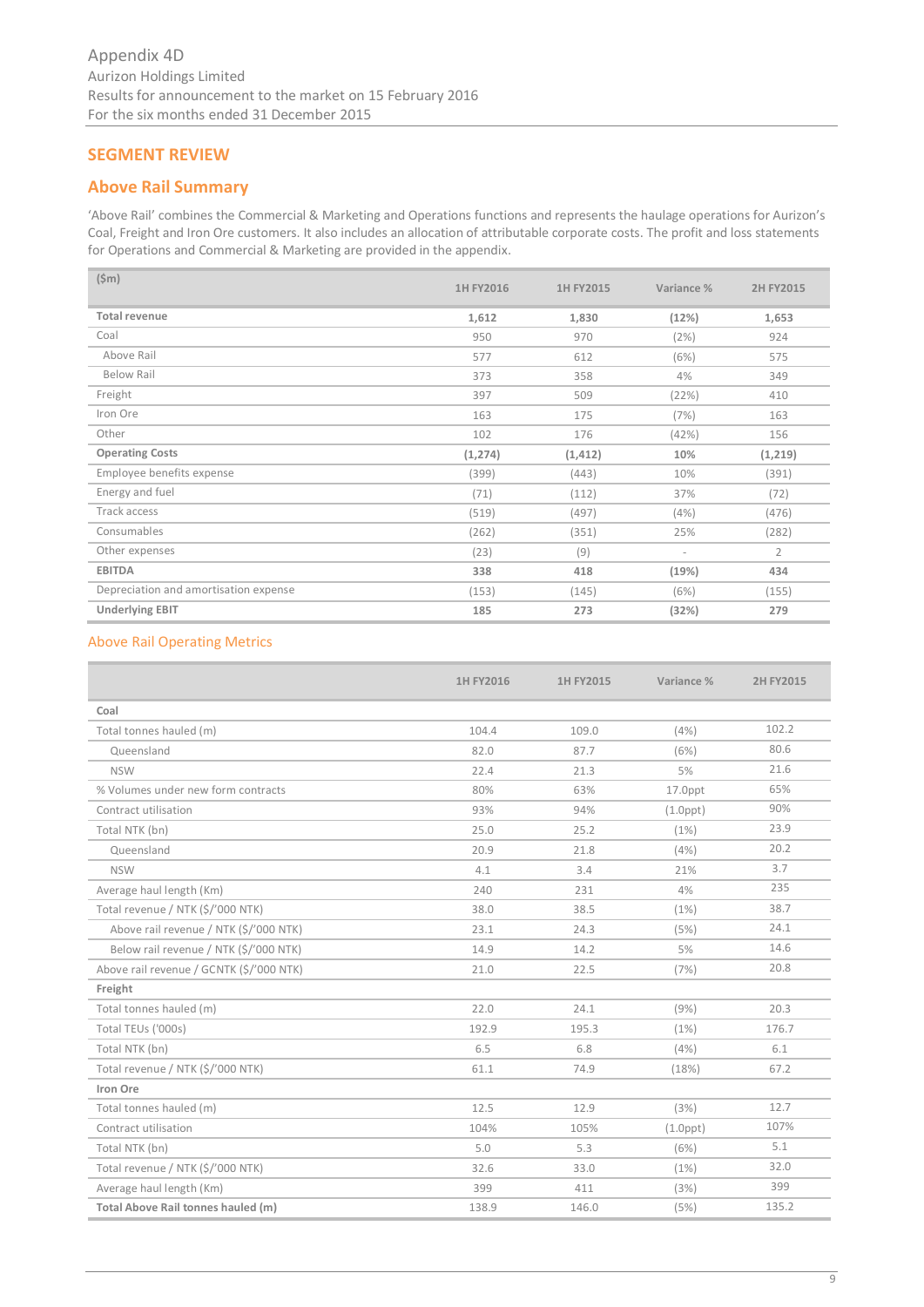# Appendix 4D Aurizon Holdings Limited Results for announcement to the market on 15 February 2016 For the six months ended 31 December 2015

|                                                                          | 1H FY2016 | 1H FY2015 | Variance % | 2H FY2015 |
|--------------------------------------------------------------------------|-----------|-----------|------------|-----------|
| Operations                                                               |           |           |            |           |
| Net opex <sup>7</sup> / NTK $(\frac{2}{5}$ /'000 NTK)                    | 35.2      | 35.4      | $1\%$      | 34.3      |
| Net opex <sup>8</sup> / NTK (excluding access) $(\frac{2}{5})'$ 000 NTK) | 20.9      | 22.1      | 5%         | 20.8      |
| Total tonnes hauled (m)                                                  | 138.9     | 146.0     | (5%)       | 135.2     |
| Net tonne kilometres - NTK (bn)                                          | 36.5      | 37.3      | (2%)       | 35.1      |
| FTE (monthly average)                                                    | 5,104     | 5,435     | 6%         | 5,368     |
| NTK / FTE                                                                | 14.2      | 13.7      | 4%         | 13.1      |
| NTK / Active loco (monthly) <sup>9</sup>                                 | 11.4      | 10.5      | 9%         | 10.2      |
| Active locos (as at 31 December / 30 June)                               | 514       | 592       | 13%        | 567       |
| NTK / Active wagon (monthly)                                             | 0.45      | 0.43      | 5%         | 0.42      |
| Active wagons (as at 31 December / 30 June)                              | 13,082    | 13,731    | 5%         | 13,960    |
| Average payload coal (tonnes)                                            | 8,245     | 8,121     | 2%         | 8,261     |
| Velocity ( $km/hr$ ) <sup>10</sup>                                       | 29.7      | 29.4      | $1\%$      | 29.5      |
| Fuel consumption (I/d GTK)                                               | 3.13      | 3.22      | 3%         | 3.16      |

#### Above Rail Performance Overview

**.** 

Above Rail underlying EBIT decreased 32% (\$88m) to \$185m due to a 5% volume decline and the impact associated with the disposal of CRT, the reduction in TSC and the end of the QR maintenance contract. EBIT also included the impact of the \$13m employee share gift and the \$18m QNI doubtful debts provision, partly offset by the delivery of transformation benefits. Excluding the impact of CRT, TSC and QR maintenance underlying EBIT was down 22%.

The operational transformation program continues to deliver, with \$53m in sustainable benefits realised during the period. This was more than offset by the 5% decline in volumes, reflecting the high fixed cost nature of the business and the sensitivity to Above Rail volumes. Many benefits are yet to be fully realised from the recently implemented Queensland Enterprise Agreements (EAs) however, early positive examples from the EAs include significantly reduced overtime, traincrew cancellations, car driving hours and car kilometres.

Operations delivered volume of 138.9mt in 1H FY2016, a 3% improvement versus 2H FY2015, but a 5% decline compared to 1H FY2015. On 23rd December 2015 Aurizon updated the market on a number of business impacts associated with current trading conditions and a challenging near-term outlook for Australian commodities, particularly coal and iron ore. This included a revision to Above Rail's coal volume guidance range for FY2016 of 202 – 212mt (previously 210 – 220mt) a reduction of approximately 3-4%.

Coal volumes were down 4.6mt or 4% to 104.4mt, with Queensland volumes down 6% at 82.0mt reflecting the continued ramp-up of BMA Rail and the expiry of the Anglo German Creek Contract in November 2014. NSW volumes were 5% higher at 22.4mt reflecting the ramp-up of the Whitehaven contract which commenced 1 March 2015. Coal volumes hauled under new form contracts increased 17ppts to 80%, reflecting the commencement of the BMA Blackwater contracts and early conversion of the Anglo Dawson contract.

Despite the challenging macro environment, Aurizon's coal business remains resilient with 68% of Above Rail 1H FY2016 volumes contracted to investment grade counterparties, and a weighted average remaining contract length as at 31 December 2015 of 10.4 years11. No material haulage contracts are due to expire until FY2021. The only current out of cycle negotiation is with Cockatoo Coal (under voluntary administration).

Freight volumes declined 2.1mt or 9% to 22.0mt with Bulk volumes down 6% and Intermodal TEUs (Twenty-Foot Equivalent Units) down 1%. Bulk volumes were impacted by reduced TSC services, and lower nickel, alumina, lead and mineral concentrate volumes reflecting the challenging commodity price environment. This was partially offset by improvements in agricultural throughput with strong sugar and grain volumes. Intermodal volumes were impacted by the disposal of CRT and the loss of the Cement Australia contract.

Iron Ore volumes declined 3% as expected, reflecting the end of the Mineral Resources contract in 1H FY2015.

<sup>9</sup> For FY2016, the calculation basis for NTK / active loco and NTK / active wagon will change to be calculated on a per day basis from a monthly basis, as it allows for a more accurate comparison between different time periods and will no longer be influenced by the number of days in a month (i.e. short months to long months)<br><sup>10</sup> As flagged in FY2015, Aurizon have transitioned to report velocity – Km/hr (train spe

<sup>&</sup>lt;sup>7</sup> Net opex / NTK is calculated as Operations Underlying EBIT / NTK (i.e. this metric represents operational expenditure net of revenue). Net expenditure is used to measure above rail productivity, as Operations revenue includes intercompany revenue for services provided (and therefore costs incurred) for Network. In addition, Operations also incurs expenditure in generating revenue on commercial rollingstock and infrastructure maintenance contracts

<sup>8</sup> Net opex / NTK (excluding access) excludes track access costs in order to measure productivity net of access costs which are generally passed through to above rail customers (and shown in Commercial & Marketing revenue)

on the metric

<sup>&</sup>lt;sup>11</sup> Includes contracted tonnes where extensions exist such as BMA (multiple mines), Anglo American (Dawson), Glencore (Newlands Collinsville) and New Hope (multiple mines)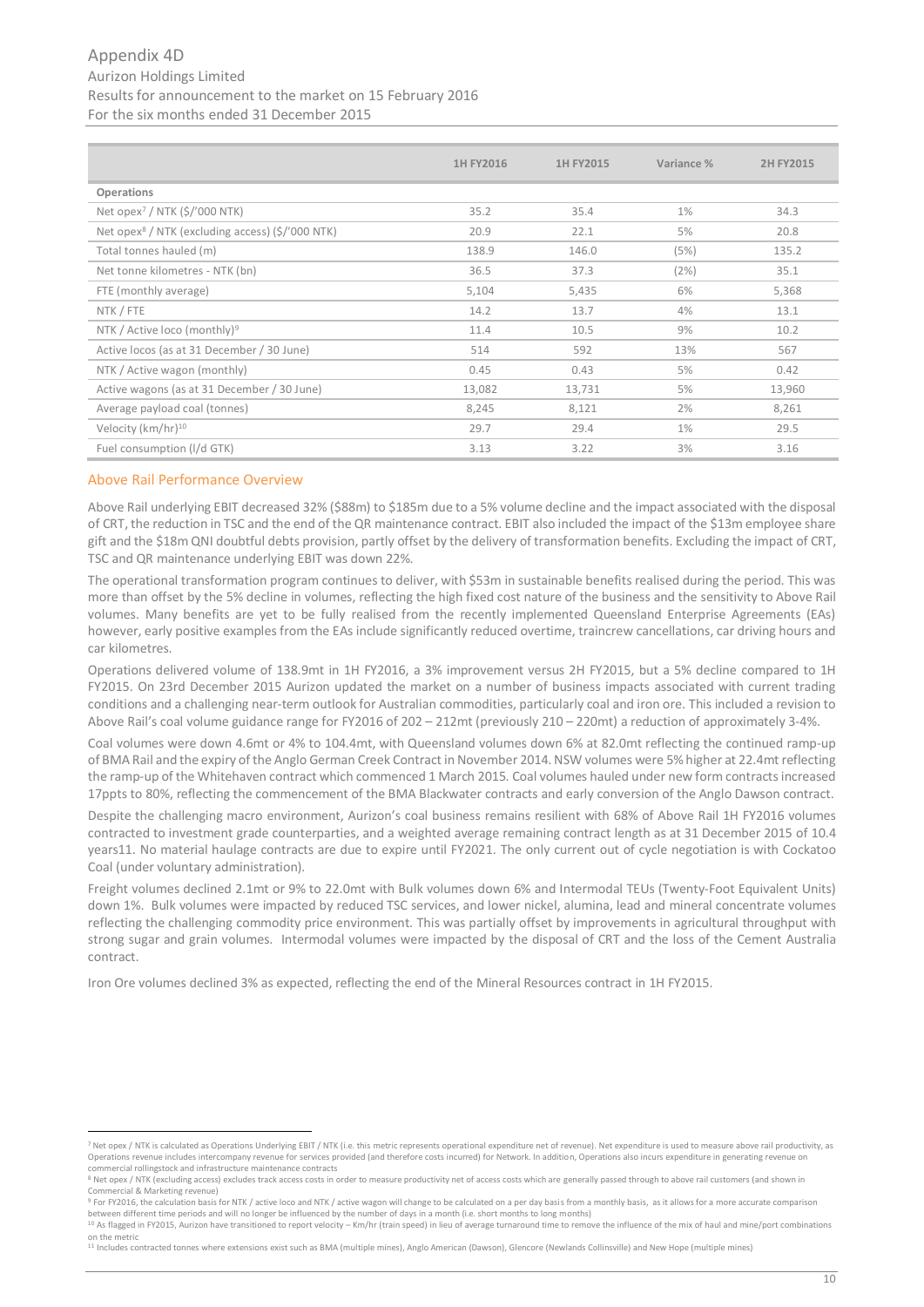# Above Rail Variance Analysis – 1H FY2016 vs. 1H FY2015

#### Revenue

The \$218m, or 12% decrease in revenue can be attributed to:

- › Coal revenue decreased by \$20m (2%):
	- › \$35m (6%) decrease in Above Rail revenue due to volumes being 4% lower, a reduction in pass-through fuel revenue due to lower diesel prices and lower revenue quality due to reduced incentive payments and customer haul mix. Removing the impact of fuel (pass through), Above Rail revenue decreased 4% consistent with the volume decline
	- \$15m (4%) increase in Below Rail revenue reflecting pass through of the higher transitional tariffs
- Freight revenue decreased by \$112m (22%):
	- › \$68m or 61% of the decline is due to the impact from the sale of CRT and the commencement of the new TSC contract
	- \$44m or 39% of the decline is due to the 6% reduction in Bulk volumes, lower pass-through fuel revenue and a decrease in revenue quality due to customer haul mix
- Iron Ore revenue decreased \$12m (7%) principally due to lower pass-through fuel revenue and marginal volume decline offset by improved revenue quality
- Other revenue decreased \$74m (42%):
	- \$30m or 41% of the decline is due to the impact from the termination of the QR rollingstock maintenance contract
	- \$44m or 59% of the decline is due to the underlying business performance:
		- \$27m lower internal revenue for below rail maintenance services provided to Below Rail as infrastructure projects mature (offset by lower consumables)
		- › \$17m lower principally due to asset sales including rollingstock

#### Costs

The \$138m, or 10% improvement in operating costs can be attributed to the following key savings:

- › \$63m reduction in labour and consumables from expiry of the QR Maintenance contract and the CRT disposal
- › \$53m in transformation benefits principally labour savings (inclusive of \$7m corporate savings allocation)
- › \$36m reduction in other costs related to the 5% volume decline and a reduction in support costs
- › \$30m in fuel costs due to the 18% reduction in diesel price (\$1.24 to \$1.02/litre)
- › \$27m reduction in labour and consumables from reduced internal services to Below Rail (offset by lower revenue as noted above)
- › \$22m increase in track access due to higher access charges partly offset by lower volumes
- › \$18m provision for doubtful debts (QNI)
- \$15m labour escalation largely due to the agreed 4% uplift under the new EAs
- \$13m cost relating to employee share gift

Depreciation increased \$8m, or 6% principally due to new capital investment including the Hexham train provisioning facility in the Hunter Valley and overhauls of bulk wagon fleet completed in 2H FY2015.

# Above Rail Variance Analysis – 1H FY2016 vs. 2H FY2015

#### Revenue

The \$41m, or 2% decrease in revenue can be attributed to:

- › Coal revenue increased by \$26m (3%) due to the increase in Below Rail revenue reflecting higher transitional tariffs and 2% higher volumes
- Freight revenue decreased by \$13m (3%) due to the expiry of the TSC contract; offset by an increase in the underlying business including increase in Intermodal revenue driven by higher volumes and an increase in Bulk revenue principally due to higher seasonal volumes
- Iron Ore revenue was flat despite 2% lower volumes, with escalation offsetting volume impact
- Other revenue decreased \$54m (35%) principally due to lower rollingstock maintenance revenue following the expiry of Queensland Rail maintenance contracts and reduced external property revenue and asset sales of \$18m

#### Costs

The \$55m, or 5% increase in operating costs can be attributed to the following key savings:

- \$43m increase in track access due to higher charges
- \$22m increase in other volumes and ancillary costs, including the impact of lower Moorebank revaluation
- \$18m provision for doubtful debts (QNI)
- \$14m labour escalation largely due to the agreed 4% uplift under the new EAs
- \$13m cost relating to employee share gift, partially offset by;
- \$34m in transformation benefits principally labour savings (inclusive of corporate savings allocation)
- \$16m savings in labour and consumables from expiry of QR maintenance contract
- \$12m reduction in redundancy payments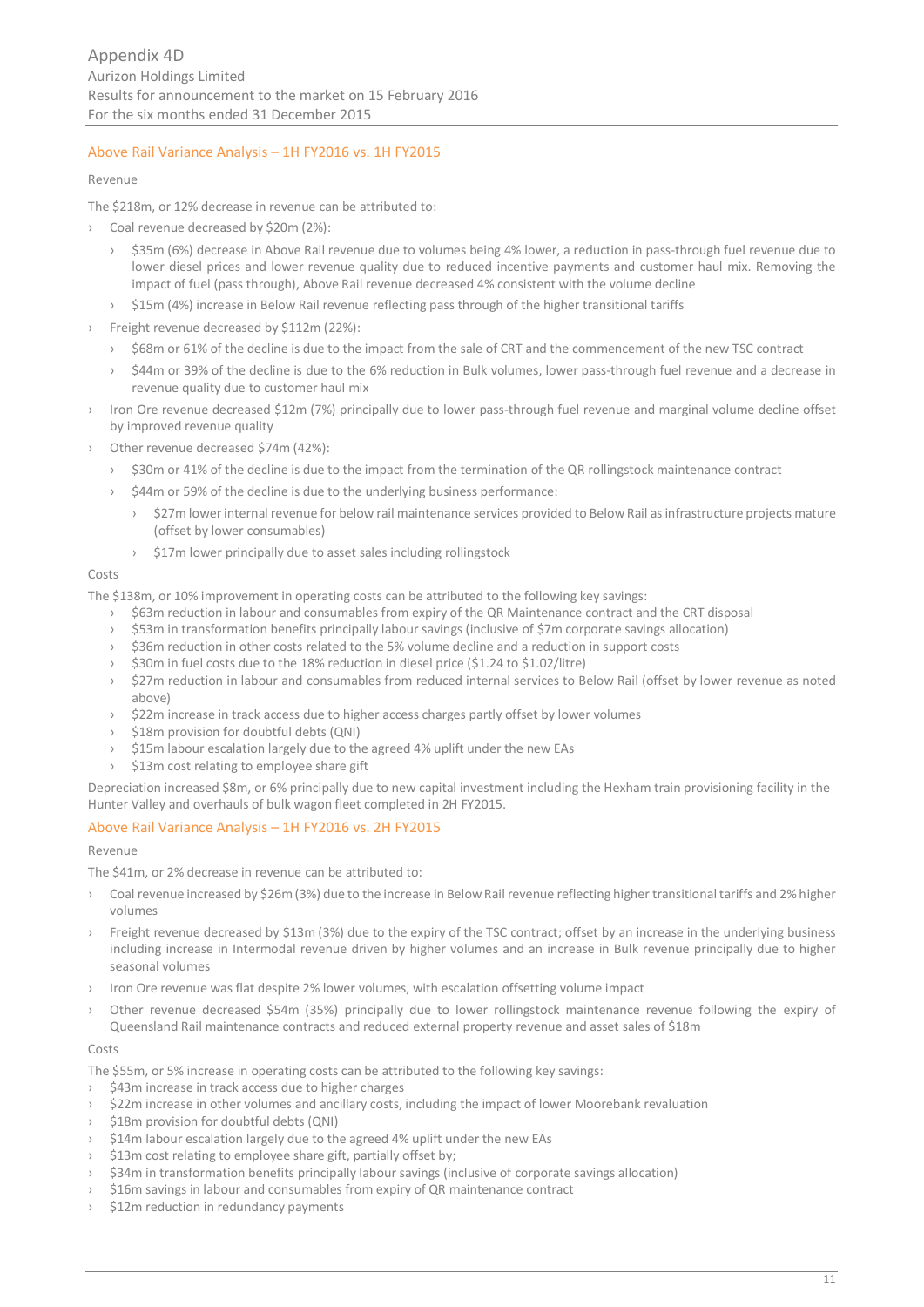# Coal market update

The strength of Australian coal supply can be seen in further increases in Australia's share of both the metallurgical and thermal coal seaborne export markets for the 2015 calendar year. Australian metallurgical coal supply dominance was reinforced as Australia's seaborne market share is expected to increase to 65%<sup>12</sup> (up 3.2ppt). Meanwhile, Australia's seaborne thermal coal market share is expected to increase to over 22%<sup>13</sup> (up 0.8ppt) with high cost seaborne exporters conceding market share to Australia including USA (Metallurgical) and Indonesia (Thermal).

# Coal

Aurizon has continued to work closely with customers, employing a range of logistical and commercial strategies in response to the challenging market conditions. A key focus for all hauls continues to be identifying and executing cost saving initiatives and increasing operational efficiency through Aurizon's Integrated Operating Plan.

Aurizon estimates that approximately 74% of volumes hauled, producers are cash cost positive or neutral based on current14 commodity prices and \$0.70 AUD/USD. However, cash cost is only one factor considered as part of a customer risk evaluation with other factors including credit rating, mine expandability, mine life and portfolio fit. Of Aurizon's coal customers 68% (by volume) are investment grade credit rated, with 27% from a single major customer.

# Contract update

There are no material haulage contracts due to expire until FY2021, with weighted average remaining contract length as at 31<sup>st</sup> December 2015 10.4 years<sup>15</sup> (QLD 11.0 years, NSW 7.0 years). Cockatoo Coal, which is under voluntary administration, is the only contract currently under out of cycle negotiation. As at 1H FY2016, 80% of volumes railed were under New Form contracts, with 96% of contracts expected to be new form by FY2018 (based on contracted volumes). Contracts continue to be executed in the current environment to secure long-term capacity, in line with prior terms and meeting or exceeding hurdle rates. Other developments include:

- › The new long-term performance-based contract with BMA/BMC commenced on 1 July 2015 for its Blackwater corridor mines, representing approximately a third of the BMA/BMC portfolio volumes. The new Goonyella corridor contracts commence 1 July 2016
- Executed a performance based contract with Syntech Resources to haul 1.7mtpa from its Cameby Downs mine for a 4 year contract
- Executed a 12 month extension with Yancoal to haul up to 2.6mt from its Duralie mine

**<sup>12</sup>**<br><sup>12</sup> Wood Mackenzie Coal Markets (2016)

<sup>13</sup> Wood Mackenzie Coal Markets (2016)

<sup>14</sup> Based on an estimated blend of contract and spot pricing and FX of \$0.70 AUD/USD as of January 2016

<sup>15</sup> Includes contracted tonnes where extensions exist such as BMA (multiple mines), Anglo (Dawson), Glencore (Newlands Collinsville) and New Hope (multiple mines)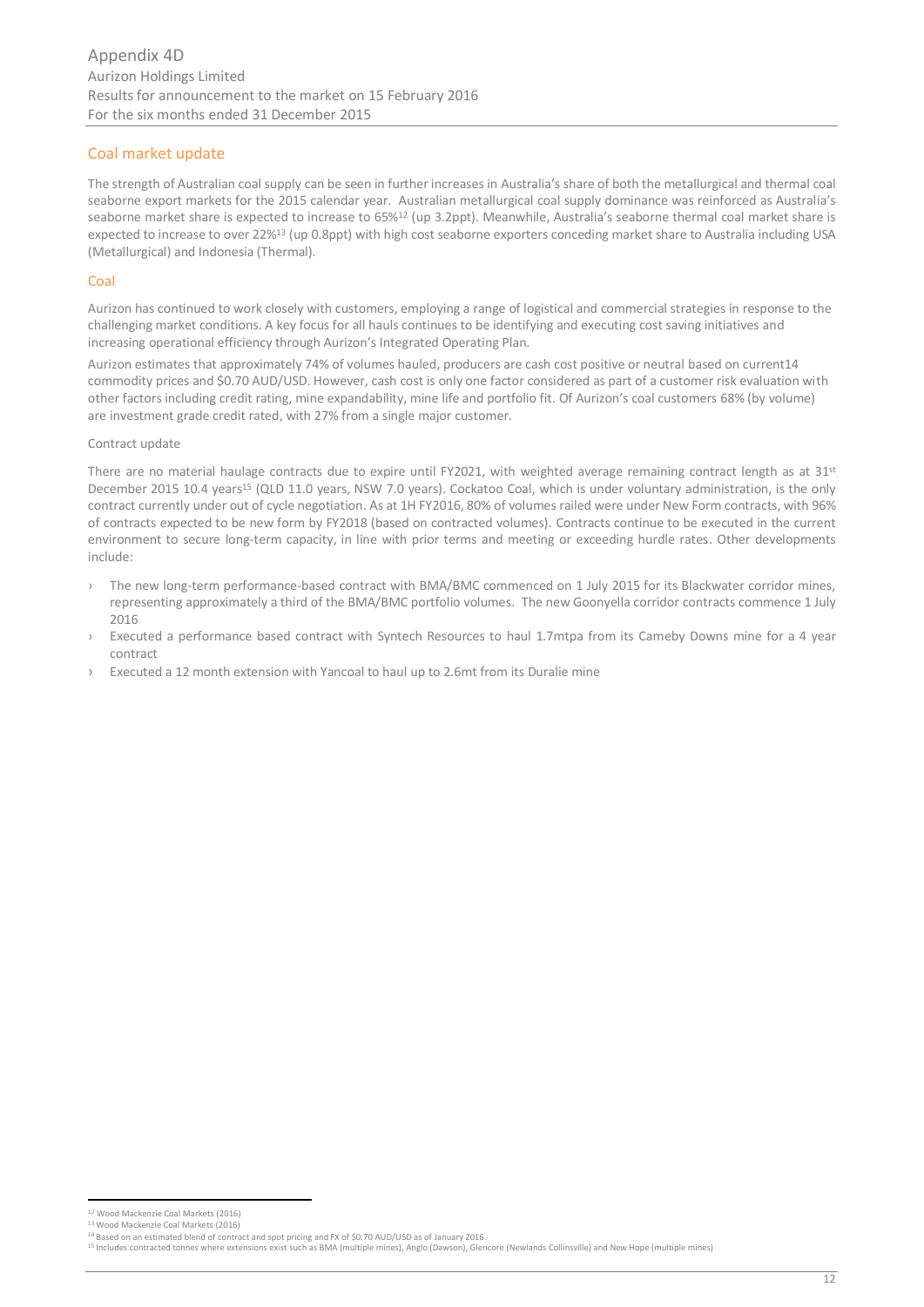# Freight

Aurizon's Freight business includes haulage of Bulk commodities in Queensland (East) and Western Australia (West) and Intermodal containerised freight and logistical solutions across Australia.

Bulk

Commodity prices continue to be depressed and with increased competition from surplus road capacity. As a result, pressure remains high to review, or renew on more favourable commercial terms to align with market conditions.

1H FY2016 new agreements and renewals:

- › The Transport Services Contracts (TSC) were renewed with the Queensland Government, to deliver more than 900 regional freight and livestock rail services to the end of December 2017. FY2016 revenue is expected to be in the order of \$45m, some \$65m lower than FY2015 revenues as per previous guidance
- A number of Bulk East contracts were renewed during the period on terms broadly consistent with current arrangements

On 18<sup>th</sup> January 2016, Aurizon nickel customer Queensland Nickel (QNI) was placed into voluntary administration. As at 31<sup>st</sup> December 2015, QNI owed a debt of \$18m to Aurizon – which has been fully provided for. Aurizon is working closely with the administrators in order to achieve an optimal commercial outcome in relation to the recovery of the debt as well as to support continuing operations at QNI.

# Intermodal

While conditions in the Queensland Intermodal market are soft, the business is seeing solid growth on the Melbourne to Brisbane route and has maintained volumes between Melbourne and Perth despite a weak outlook in the Western Australian market.

Intermodal continues to target beneficial freight owners (BFO). The BFO customers have increased from 71% of revenue in 1H FY2015 to 73% of revenue in 1H FY2016.

Supermarket retailers provided volume growth in the intermodal market in 1H FY2016, and Aurizon's focus on safety and customers was recognised by being awarded the prestigious 'Carrier of the Year' Award at the annual Woolworths customer awards in its first year of service to the customer.

Aurizon signed a Heads of Agreement with NSW Ports to operate the Enfield Intermodal Logistics Centre (ILC) in Western Sydney and lease the land at the site from March 2016, enabling Aurizon to accelerate growth plans for the intermodal freight business. The new site will allow Aurizon to run longer trains, improve scheduling and cycle times and also reduce shunting as well as provide an opportunity to expand into the import-export market with potential for services from Port Botany.

# Iron Ore

Recognising the highly challenging current trading conditions in the iron ore markets, Aurizon continues to work closely with its iron ore customers in order to identify cost saving and productivity opportunities in the supply chain. Aurizon is in active discussions with Karara Mining Ltd regarding contract adjustments in return for appropriate exchange of value.

Contract utilisation continues to be above contracted volumes at 104%, and the weighted average remaining contract length as at 31st December 2015 was 5.8 years.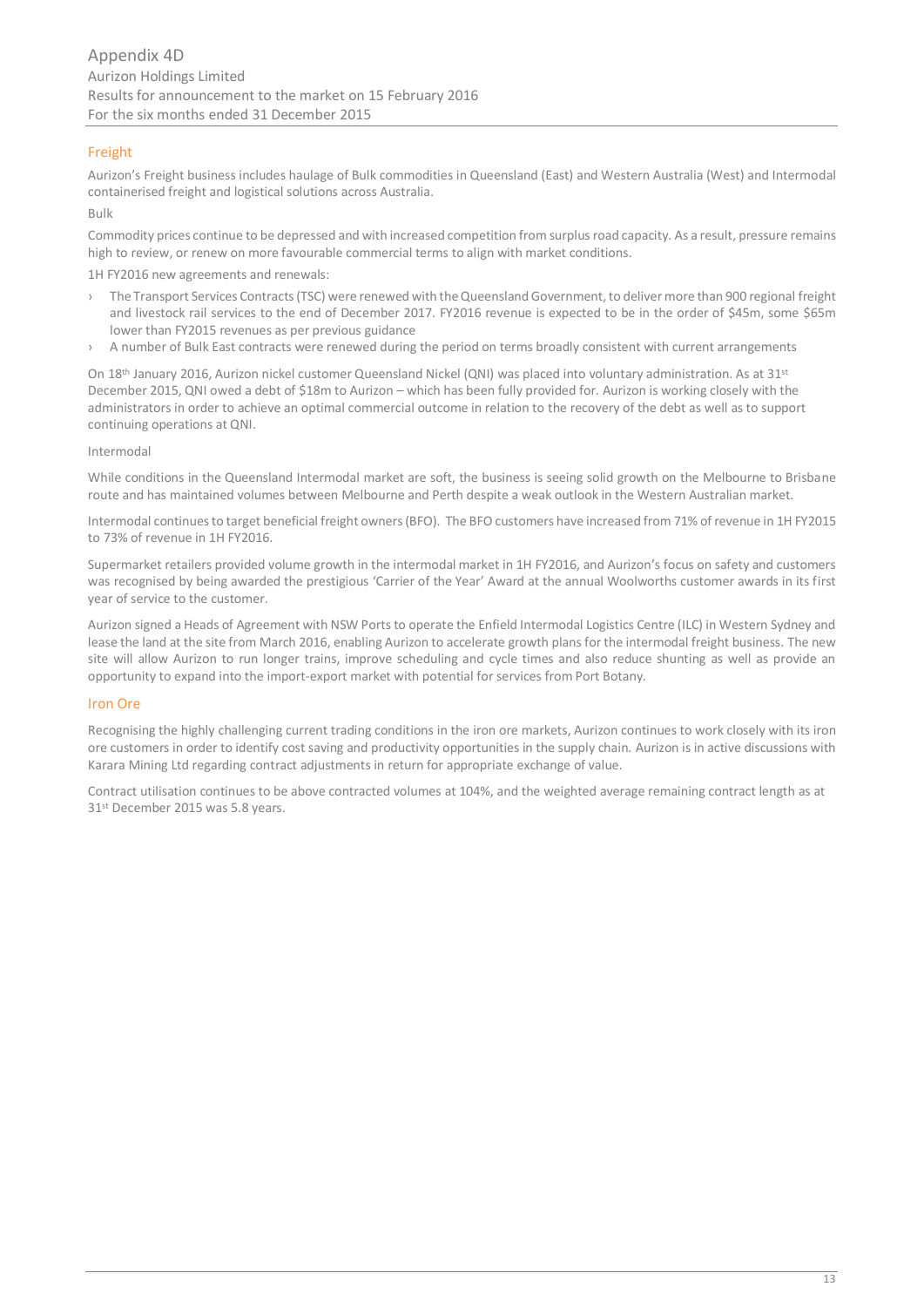# Operational transformation update

Operations' disciplined focus on continuous improvement through its core transformation programs has resulted in improvements in all core operational drivers, despite lower volumes, and underpin the additional \$300m in gross transformation benefits targeted by FY2018. Significant opportunities have been unlocked and can be accelerated following the implementation of the new Enterprise Agreements.

#### People

- The Construction and Maintenance and the Traincrew and Transport Operators Enterprise Agreements covering ~5,000 Queensland employees were implemented during 1H FY2016 (effective 28<sup>th</sup> August 2015 and 10<sup>th</sup> September 2015 respectively)
- Since implementation, these agreements have increased workforce flexibility and enabled productivity improvements with further work to continue during 2H FY2016 to optimise master roster and crew deployment models as well as capitalising on the removal of role demarcations

#### Fleet productivity

Fleet productivity (NTKs) continued to improve in 1H FY2016 by 9% and 5% for active locomotives and wagons respectively. This has been driven by train design optimisation and the continued standardisation of the fleet. Availability and reliability of rollingstock has continued to improve through the use of technology in maintenance activities. Other benefits include increased velocities, reduction in leases and disposals of surplus fleet.

#### Energy and fuel efficiency

Fuel productivity improved 3% to 3.13 L/dGTK versus 1H FY2015 through the progressive implementation of the fuel program which includes the Driver Advisory System (DAS) and Fuel Trip Optimiser (FTO) technology initiatives as well as the use of cost effective higher grade fuel and driver behaviour improvements (e.g. notch limiting and idling initiatives). Fuel consumption improvements have been further supported by the move to more efficient train designs. Electricity consumption intensity improved 12.9% versus 1H FY2015 in part due to the success of regenerative braking technology initiatives introduced in FY2015.

#### Engineering and maintenance

Key technology investments are driving more efficient and safer operations, shifting rollingstock maintenance from prescriptive to condition based and shifting more tasks "on train":

Wayside condition monitoring (WCM) and on train repairs (OTR):

During 1H FY2016, Aurizon successfully completed the implementation of WCM at four CQCN super sites and rolled out OTR in Jilalan with implementation in the Callemondah, Hexham and Pring yards scheduled for 2H FY2016. Aurizon is now seeking to expand the super site model to other key networks.

Benefits delivered include decreased shunting movements, increased asset reliability and availability, reduced frequency of key maintenance activities, reduction in materials and spares (e.g. wheels and brake blocks) and increased capacity in depots which will enable further consolidation and rationalisation

# Operations Capital Programs

Aurizon Operations continues to focus on growth and transformational projects. Significant project updates as follows:

› Freight Management Transformation (FMT)

The Freight Management Transformation (FMT) program involves the re-engineering and upgrading of Aurizon's core commercial and operations business processes and applications. The first deployment of the Freight Management Transformation (FMT) program was delivered to customers and employees in the Intermodal and Bulk (East) businesses in December 2015. Deployment into the Western Australian and Coal businesses is planned for early 2016. The program remains on track and on budget to deliver step change improvements in customer order capture, service scheduling, yard and train operations management, performance reporting and billing. Spend to date ~\$67m.

The Long Term Train Support Facility (LTTSF) - Hexham

The Hexham LTTSF was completed during 1H FY2016 with a total spend of \$173m. Hexham has de-risked Aurizon's operations by reducing dependency on third parties to provide core services including provisioning, light maintenance and inspection capabilities. Hexham has also alleviated capacity pressures by reducing bottlenecks, leading to improved fleet productivity and velocity.

**Stuart** 

As part of Aurizon's footprint rationalisation, Aurizon progressed the closure of the South Townsville terminal. This will see the Intermodal operations transfer to a new \$40m site which includes a freight distribution centre, a modern container terminal and three new rail tracks, strategically placed with direct links to the North Coast Rail Corridor, the North West Rail Corridor and the Stuart Bypass Road. This will drive significant operational efficiencies, reduce FTE requirements, improve safety and provide better customer service.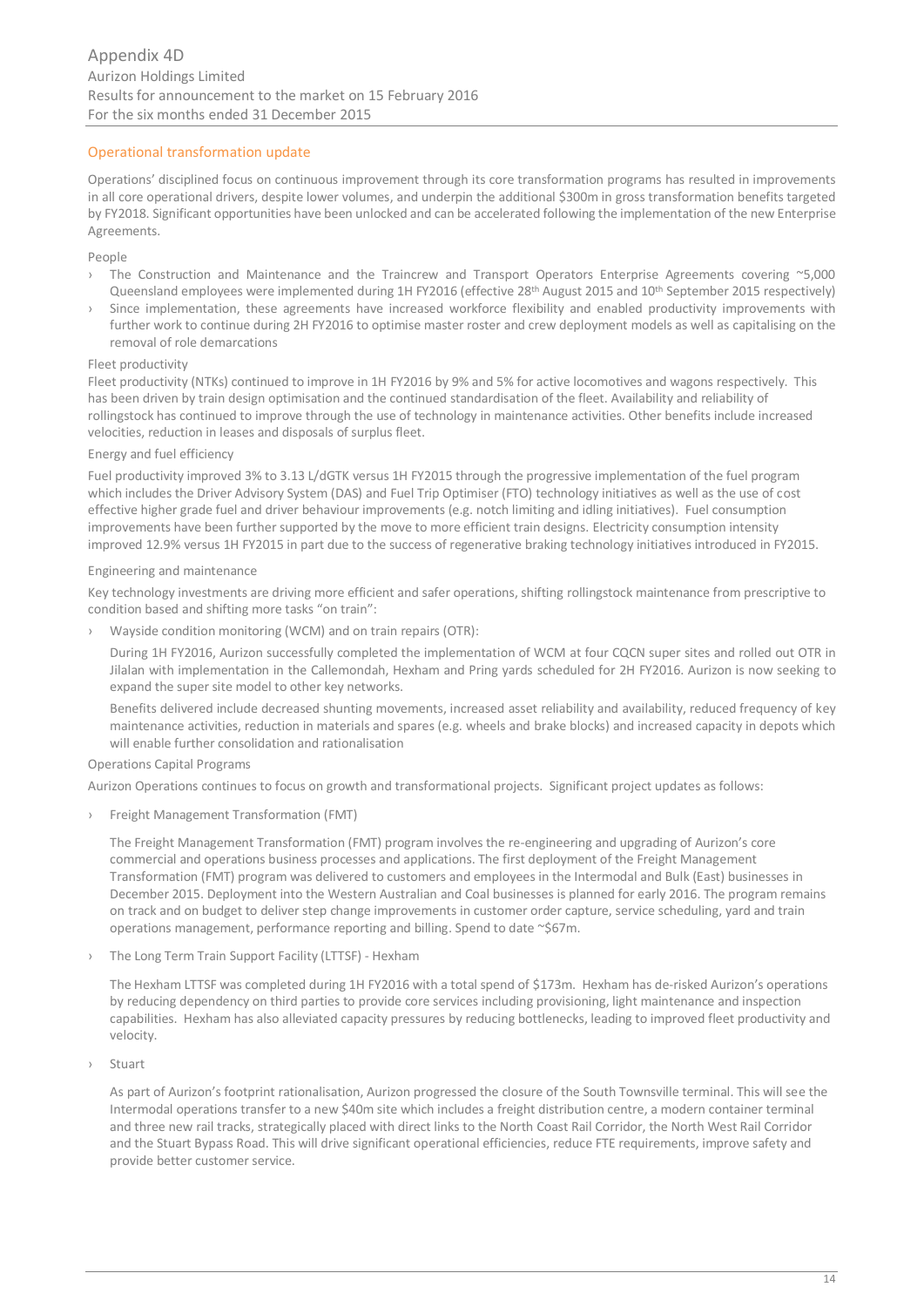# **Below Rail**

Below Rail refers to Aurizon's Network business which operates the 2,670km Central Queensland Coal Network (CQCN). The open access network is the largest coal rail network in Australia and one of the country's most complex, connecting multiple customers from more than 50 mines to three ports. The CQCN includes four major coal systems (Moura, Blackwater, Goonyella and Newlands) and a connecting link GAPE.

### Below Rail Financial Summary

| (\$m) Year on Year                    | 1H FY2016 | 1H FY2015 | Variance %               | 2H FY2015 |
|---------------------------------------|-----------|-----------|--------------------------|-----------|
| <b>Total revenue</b>                  | 581       | 530       | 10%                      | 578       |
| Access                                | 560       | 501       | 12%                      | 547       |
| Services and Other                    | 21        | 29        | (28%)                    | 31        |
| <b>Operating costs</b>                | (211)     | (206)     | (2%)                     | (203)     |
| Employee benefits expense             | (63)      | (66)      | 5%                       | (55)      |
| Energy and fuel                       | (63)      | (51)      | (24%)                    | (56)      |
| Consumables                           | (66)      | (80)      | 18%                      | (85)      |
| Other expenses                        | (19)      | (9)       | $\overline{\phantom{a}}$ | (7)       |
| <b>EBITDA</b>                         | 370       | 324       | 14%                      | 375       |
| <b>EBITDA</b> margin                  | 63.7%     | 61.1%     | 2.6ppt                   | 64.9%     |
| Depreciation and amortisation expense | (125)     | (106)     | (18%)                    | (109)     |
| <b>Underlying EBIT</b>                | 245       | 218       | 12%                      | 266       |
| Operating ratio                       | 57.8%     | 58.9%     | $1.1$ ppt                | 54.0%     |

# Below Rail Operating Metrics

|                                     | 1H FY2016 | 1H FY2015 | Variance % | 2H FY2015 |
|-------------------------------------|-----------|-----------|------------|-----------|
| Tonnes (m)                          | 114.0     | 114.7     | (1%)       | 111.0     |
| NTK (bn)                            | 28.9      | 28.4      | 2%         | 27.8      |
| Access revenue / NTK (\$/'000 NTK)  | 19.4      | 17.6      | 10%        | 19.7      |
| Maintenance / NTK (\$/'000 NTK)     | 2.8       | 2.4       | (17%)      | 2.6       |
| Operating costs / NTK (\$/'000 NTK) | 11.6      | 11.0      | (5%)       | 11.2      |
| Average haul length (Km)            | 253       | 247       | 2%         | 251       |

#### Below Rail Performance Overview

Underlying EBIT increased \$27m or 12% to \$245m.

Revenue increased \$51m or 10% despite a 1% volume decline due to revenue being recognised and aligned to the Queensland Competition Authority's (QCA) Consolidated Draft Decision for UT4 (CDD) December 2015. The final UT4 decision has been delayed by the QCA until April 2016, with any revenue adjustments unknown until then.

Volumes decreased 0.7mt (1%) to 114.0mt principally due to a decline in volumes in the Newlands corridor, offset by the ramp up of Blackwater/WIRP volumes. Despite the 1% decline, Below Rail achieved record monthly railings in four of the six months during the period with 'Performance to Plan<sup>'16</sup> improving 3.2ppts to 92.7%, driven by reduced speed restrictions, delays and Below Rail caused cancellations. Despite the 1% reduction in volumes, NTKs were up 2% reflecting the longer average haul length.

Operating costs were \$5m (2%) higher and depreciation increased \$19m (18%) due to commissioning of major projects. Operating costs / NTK increased due to the increased depreciation and increased energy costs (\$12m).

Effective FY2016, and consistent with the policy included in the QCAs CDD, the accounting policy for Rail Renewals has been changed to capitalise rail renewal spend. Under this policy, rail renewal spend is no longer recovered through the operational allowance, but is now a capital recovery (through return on and return of capital building blocks). This has resulted in a \$6m net benefit in operating costs with \$14m reduction in consumables and \$6m in labour cost offset by an \$8m loss on disposal of rail (representing the WDV of the rail replaced) and \$6m in additional depreciation.

The \$0.9bn Wiggins Island Rail Project (WIRP) was completed during the period and commissioned in December 2015, creating 27mt of additional capacity through the Moura and Blackwater systems to the Wiggins Island Coal Export Terminal (WICET).

<sup>16</sup> Performance to plan is Below Rail's key metric which measures the number of scheduled services which successfully arrive at their destination, highlighting the efficiency of the overall supply chain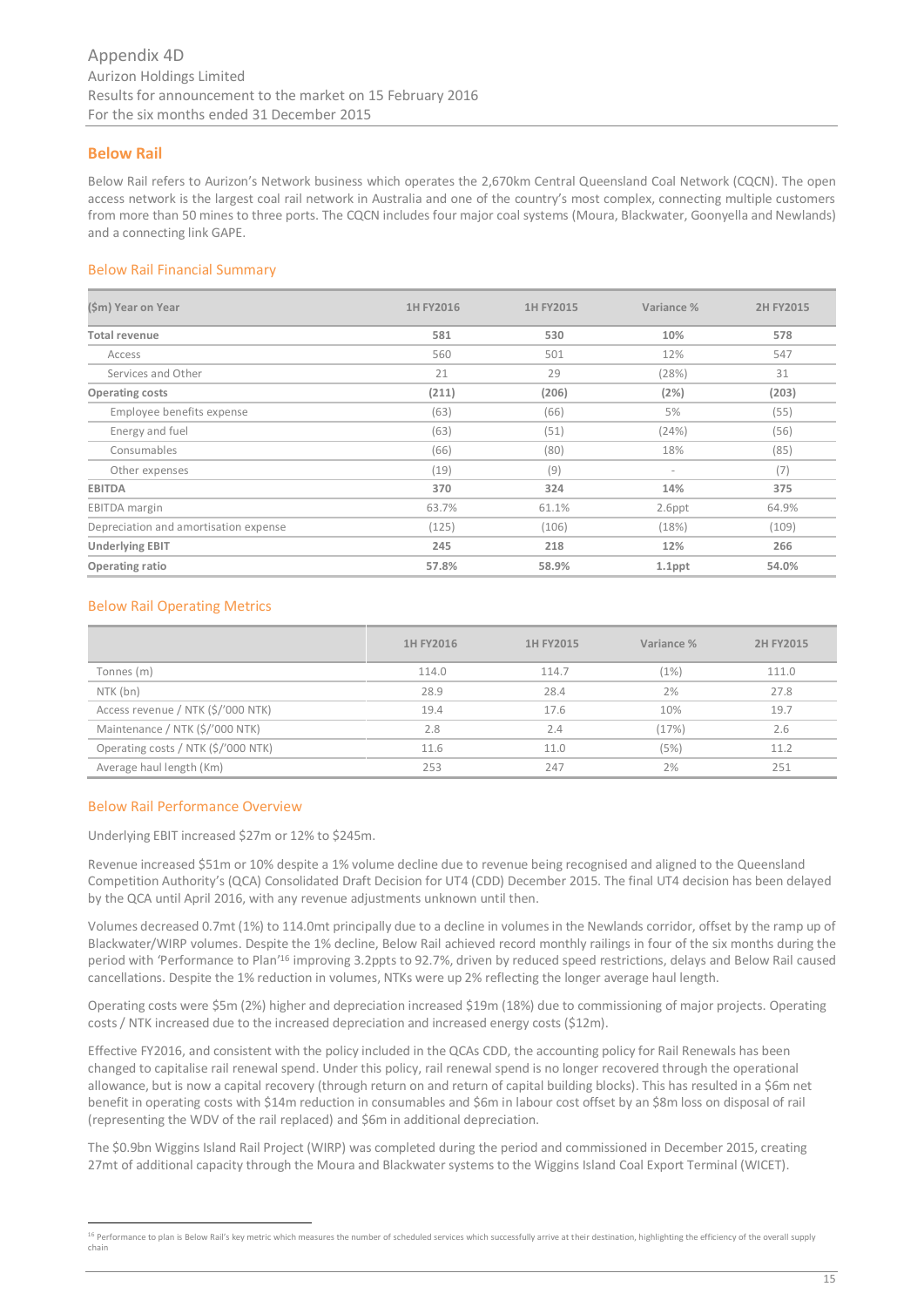The Regulated Asset Base (RAB) value is estimated to be \$5.6bn (excluding AFDs<sup>17</sup>) by the end of FY2016, inclusive of WIRP – representing an 81% increase since IPO.

The QCA has proposed that WIRP regulatory revenues ramp up in line with the WIRP customer access contracts. The final outcome on WIRP pricing will be decided as part of the UT4 final decision expected to be delivered in April 2016.

# Below Rail Variance Analysis – 1H FY2016 vs. 1H FY2015

#### Revenue

The \$51m, or 10% increase in revenue is principally due to access revenue being recognised based on the pro-rata revenue allowable under the CDD.

#### Costs

The \$5m, or 2% net increase in operating costs can be attributed to:

- › A \$12m increase in fuel & energy spend primarily from the commissioning of the Rolleston and Wotonga Feeder Stations to support the electrification of the Rolleston spur
- A \$6m net benefit arising from the change in accounting policy in respect of rail renewals, as noted earlier

The \$19m increase in depreciation is principally due to the commissioning of all remaining WIRP segments, capitalisation of rail renewals and commissioning of the Rolleston and Wotonga feeder stations.

# Below Rail Variance Analysis – 1H FY2016 vs. 2H FY2015

#### Revenue

The \$3m, or 1% increase in revenue

- › Increase in underlying access revenue is principally due to revenue being recognised based on the pro-rata revenue allowable under the CDD, offset by
- › \$10m decrease in Services and Other revenue from reduced veneering, telecommunications and other revenue

#### Costs

The \$8m net increase in operating costs can be attributed to:

- › \$7m increase in fuel and energy spend primarily from an increase in energy and connection costs as well as the commissioning of the Wotonga (July 2015) feeder station
- › \$8m increase in employee costs due to \$2m employee share gift, increased redundancy provisions and impact of the implementation of the Construction and Maintenance Enterprise Agreement
- A \$7m net benefit principally arising from the change in accounting policy in respect of rail renewals, as noted earlier

The \$16m net increase in depreciation is principally due to the commissioning of all remaining WIRP segments, capitalisation of rail renewals, and commission of the Rolleston and Wotonga feeder stations.

<sup>17</sup> Access Facilitation Deeds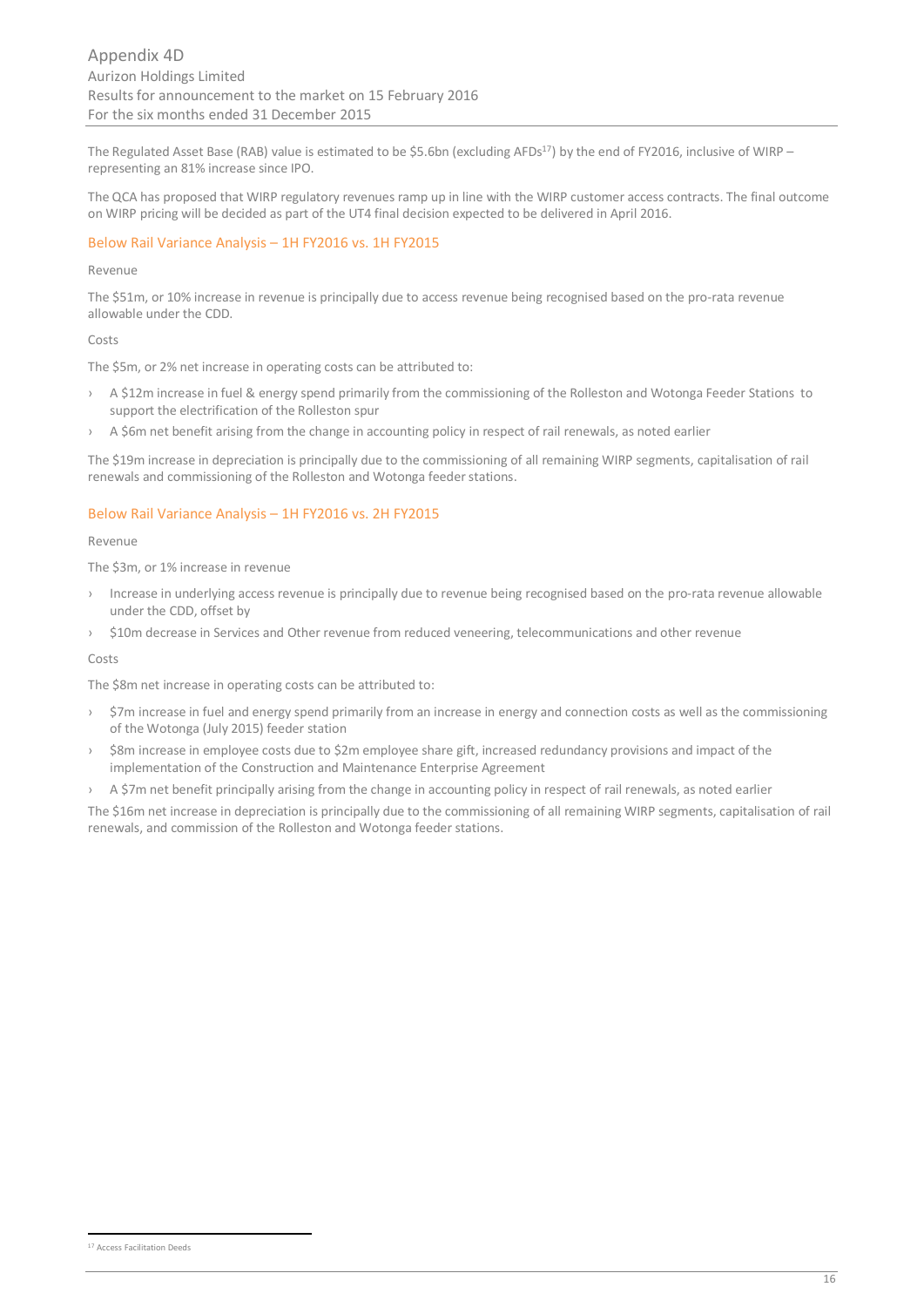# Below Rail Operational Update

#### Performance

- › The Below Rail business maintained high performance standards in FY2016, setting a number of operational and performance records in the delivery of 114.0mt and a 2% increase in NTKs. These include a 2.1% increase in average payloads despite 2.4% fewer services; a 10.9% decrease in Below Rail delays; a 1.5% reduction in system closure hours and a 63% reduction in Below Rail caused cancellations. January 2016 volumes hauled were a January record at 19.6mt, with all-time record volumes for the Goonyella system
- Below Rail's key metric 'performance to plan', which measures the number of scheduled services that successfully arrived at their destination, improved by 3.2ppt, highlighting the efficiency of the Below Rail planning and scheduling as well as the maintenance program

#### Maintenance

- › During the period the amount of rail renewal works was materially increased to facilitate replacement of the majority of rail in the Goonyella and Blackwater systems. This rail was installed in the 1980s and is coming to the end of its operating life. The scope of this work will be maintained over the medium term.
- The mechanised maintenance fleet upgrade project remained on target with the delivery and commissioning into service of a tamper and regulator machine. In addition, 24 ballast spoil wagons are currently being commissioned into service. Total estimated capital cost of Mechanised Maintenance Fleet upgrade program is \$175m and is expected to be completed by FY2019

# Access Undertaking 2013 (UT4)

The QCA delayed release of its Final UT4 Decision. The revised timetable is as follows:

- 16th December 2015 Consolidated Draft Decision UT4 (CDD) released
- 26<sup>th</sup> February 2016 Consultations and submissions on the CDD due
- › End April 2016 Release of the final UT4 decision

#### Wiggins Island Rail Project (WIRP)

- All remaining segments were delivered in accordance with the WIRP Customer Deed and were commissioned by December 2015
- The QCA's CDD proposes WIRP Moura and Blackwater revenues be socialised within their existing systems, with the Moura and Rolleston WIRP traffic being subject to a system premium and all other WIRP traffic paying the respective system tariff
- The QCA proposes that WIRP regulatory revenues ramp up in line with the WIRP customer access contracts. The final outcome on WIRP pricing will be decided as part of the UT4 final decision
- Aurizon Network still maintains its position that the notices issued by the WIRP Customers in relation to the commercial fee are not valid. Aurizon Network is currently seeking a commercial resolution with the WIRP customers, however Aurizon reserves its rights under the WIRP Deed if a commercial resolution cannot be achieved

#### Advanced Planning & Execution (APEX) Operational Technology

Implementation of the first stage of APEX commenced on 30<sup>th</sup> January 2016 and involved paper based systems being replaced with sophisticated, real time electronic train graphs that provide train controllers with a system wide view of train movements 12 hours into the future. Further deployment, including optimisation and automatic conflict resolution is to occur in CY2016 and CY2017. The total capex for the project is ~\$32m, and on successful completion it is expected to deliver substantial benefits to the system, including increased capacity (potential for an additional 856 network paths), decreased delays, increased velocity and improved data collection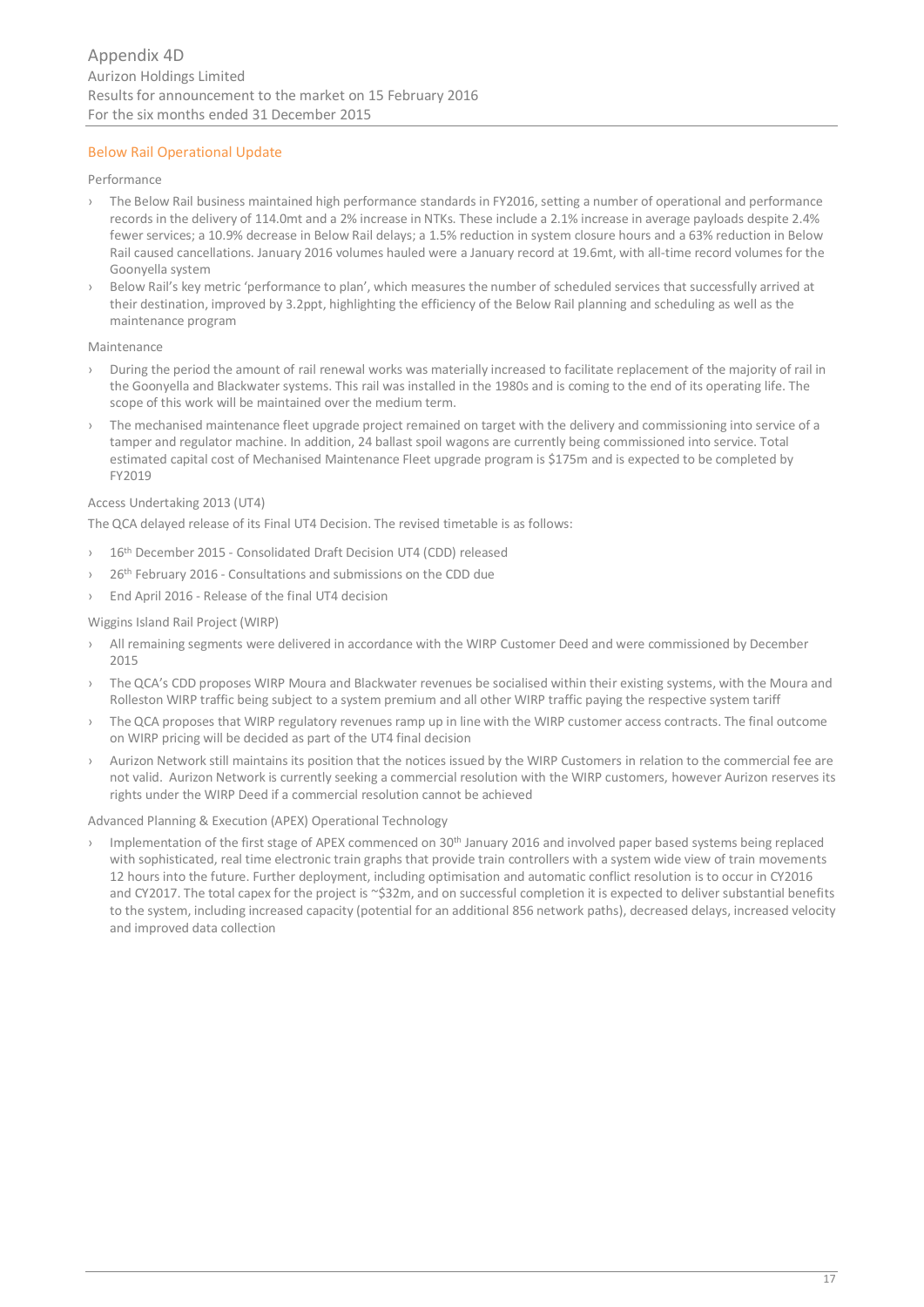# **Other**

Other includes miscellaneous activities such as non-rollingstock asset sales and corporate overheads that have not been allocated to the Below Rail or the Above Rail businesses. The percentage of support costs allocated to these functions in 1H FY2016 was 75% (1H FY2015 77%).

# Other Summary

| $(\$m)$                               | 1H FY2016 | 1H FY2015 | Variance %               | 2H FY2015 |
|---------------------------------------|-----------|-----------|--------------------------|-----------|
| Total revenue                         | 13        | 47        | (72%)                    | (1)       |
| <b>Operating costs</b>                | (38)      | (50)      | 24%                      | (58)      |
| Employee benefits expense             | (19)      | (30)      | 37%                      | (24)      |
| Consumables                           | (19)      | (10)      | $(90\%)$                 | (15)      |
| Other expenses                        |           | (10)      | $\sim$                   | (19)      |
| <b>EBITDA</b>                         | (25)      | (3)       | ٠                        | (59)      |
| Depreciation and amortisation expense | (2)       | (2)       | $0\%$                    | (2)       |
| <b>Underlying EBIT</b>                | (27)      | (5)       | $\overline{\phantom{a}}$ | (61)      |

# Support functions performance Overview

Strong progress continues to be made in the transformation of the corporate support functions, with a further \$10m in savings achieved in 1H FY2016 (in addition to the \$57m for the two years to FY2015):

- › \$6m improvement in labour productivity from a net 10% reduction in FTE's since 30 June 2015
- \$4m reduction in professional services and discretionary spend

Note: \$7m of the Support transformation benefits above have been allocated to Above Rail

Cumulative savings since 1 July 2013 total \$67m. The FY2018 target \$80m for the Support functions remains on track with the focus continuing to include the following activities:

- › Reduction in FTEs
- Reduction in layers and increases in spans of control across support functions
- Ongoing consolidation and rationalisation of the property portfolio
- Right sizing of remuneration levels
- › Process and resourcing efficiencies driven through investment in technology

#### Unallocated Support Costs Variance Analysis – 1H FY2016 vs. 1H FY2015

Revenue

› A \$34m decrease in revenue from lower asset sales (e.g. Redbank) Costs

› A \$12m net decrease in operating costs principally due to a reduction in FTEs, lower Strategy & Business Development (S&BD) project spend, an increased share of profits from associates, ongoing transformation benefits and a favourable non-cash provision adjustment (employee on-costs), partially offset by an increase in costs relating to employee share gift

# Unallocated Support Costs Variance Analysis – 1H FY2016 vs. 2H FY2015

Revenue

- › A \$14m increase in revenue principally from surplus land asset sales
- Costs
	- A \$20m net decrease in operating costs can be attributed to:
		- › The 2H FY2015 non-cash impairment of \$15m relating to the Galilee Basin Greenfield expansion project. Note: the 1H FY2016 non-cash impairment of \$30m relating to Galilee Basin brownfield expansion has been treated as a significant item and hence excluded from underlying costs
		- › A 10% reduction in FTEs, lower S&BD project spend, an increased share of profits from associates, ongoing transformation benefits and a favourable non-cash provision adjustment (employee on-costs), partially offset by increase in costs relating to employee share gift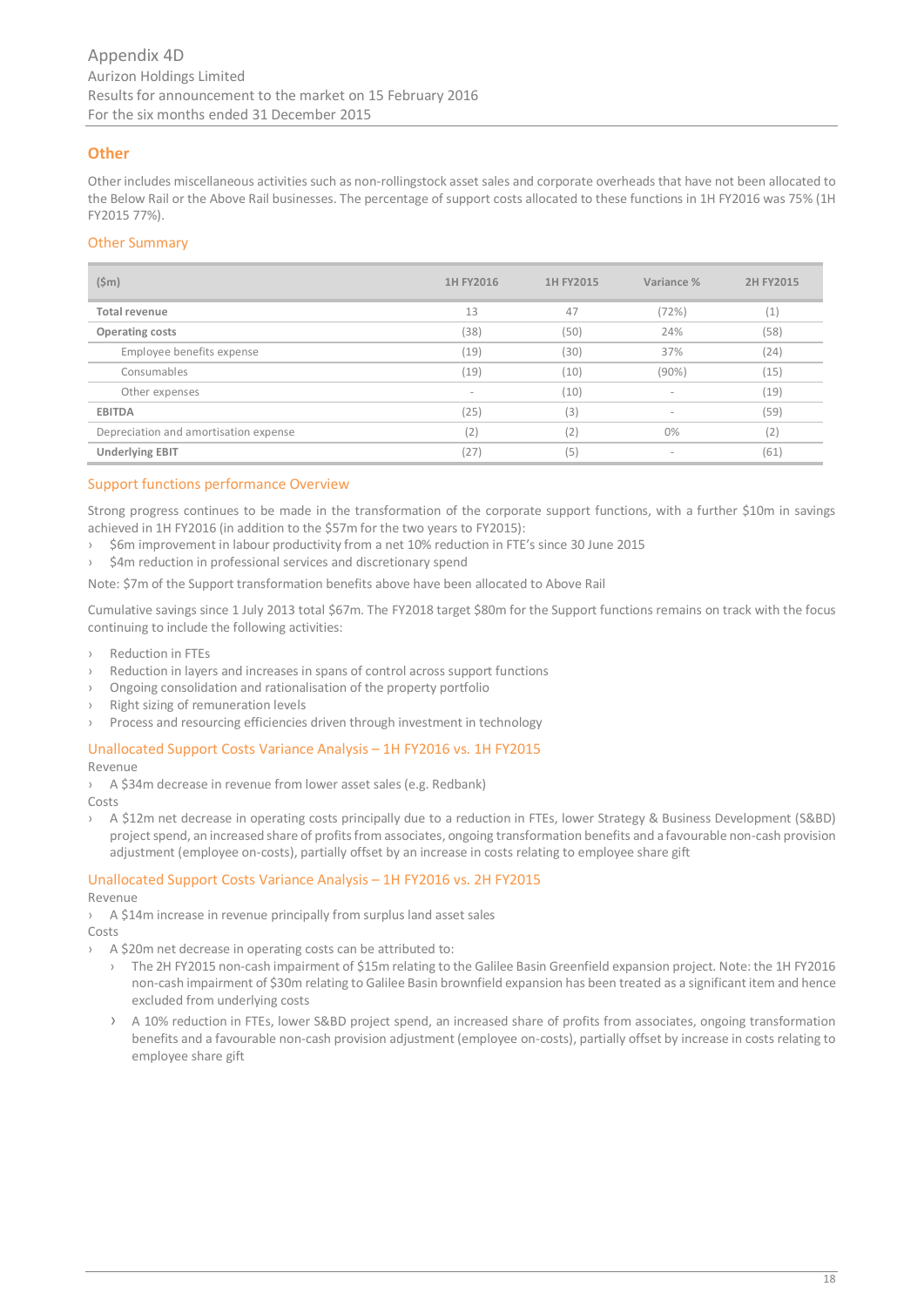# **OTHER ACTIVITIES**

#### Senior Management Changes

On 16th December 2015 Aurizon announced that Mike Franczak Executive Vice President Operations would depart the company in March 2016. A global recruitment process is being undertaken to fill the role, with a number of internal candidates also being considered.

In the interim, Michael Carter has moved into the role as acting Executive Vice President Operations. Michael was previously Executive Vice President Strategy and Business Development. During this period David Welch, Vice President Business Development will act in the role of Executive Vice President Strategy and Business Development.

Risk

Aurizon operates a mature system of risk management that is focussed on delivering objectives and is aligned to international standards. Aurizon's Board is actively engaged in setting the tone and direction of risk management, with a clear articulation of risk appetite aligned to the company strategy and risk management practices that support consistent delivery of expected outcomes. Aurizon has full confidence in the management of Aurizon's key risks and acknowledge that internal and external factors can influence financial results.

The most significant factors relating to future financial performance are set out in the following commentary.

› Product Demand, Commodity Prices and General Economic Conditions

Aurizon's customers in core markets are reliant on demand from large export markets such as Japan, China, South Korea and India. Fluctuations in demand in turn impact commodity prices, product volumes and investment in growth projects. Whilst Aurizon has confidence in the long term prospects for the key commodities of coal and iron ore, in the short term Aurizon's core markets may not deliver the same levels of growth that have been experienced in the recent past.

› Concentration of Key Customers and Markets

Aurizon's earnings are concentrated in coal and iron ore markets across a relatively small number of customers. Issues relating to deterioration in counterparty credit quality and/or mine profitability, contract renewals, supply chain disruptions or macro-industry issues may have a material adverse impact on Aurizon's financial performance.

› Asset Impairment

Aurizon's assets are subject to impairment testing each year. With a large portfolio of fixed assets, there is the potential that if we were to experience reduced haulage volumes or continue to uplift asset productivity, some assets may become impaired.

**Major Growth Projects** 

Aurizon's involvement in significant projects in the West Pilbara and Galilee Basin, if proceeding to execution, will involve large-scale capital investment. We retain optionality regarding final investment decisions on these projects and material capital investment is unlikely in the near term.

› Delivery of Technology Transformation Projects

Aurizon is investing in important operational and information technology programs that are expected to deliver step change improvements in efficiency leading to reduced costs. Continued focus is required on these projects to ensure benefits are delivered and flow through to support cost-out targets.

› Regulatory Risk of the Access Undertaking (UT4)

Aurizon is continuing to work with the QCA and industry stakeholders to secure acceptable regulatory outcomes for the CQCN in accordance with the processes set out in the relevant legislation. Not attaining appropriate pricing and policy regulatory settings may negatively impact revenue, operational complexity, capital investment and administrative overhead.

› Adverse Weather Events

Aurizon's business is exposed to extreme weather events in core markets that, if experienced, could have a material impact on customers, supply chains and Aurizon's operational performance. Each of these factors in turn may impact Aurizon's financial performance. Weather can also have an impact on bulk haulage volumes for agricultural commodities such as grain, sugar and fertiliser.

› Competitor Activity and Customer Contracts

Aurizon's most significant customer contracts are secured on long-dated terms however failure to win or retain customer contracts will always be a risk to future financial performance.

› General Regulatory Risk

Aurizon's operations and financial performance are subject to legislative and regulatory oversight. Unfavourable changes may be experienced with respect to access regimes, safety accreditation, taxation, environmental and industrial (including occupational health and safety) regulation, government policy and approval processes. These changes may have a material adverse impact on project investment, Aurizon's business in general and Aurizon's customers.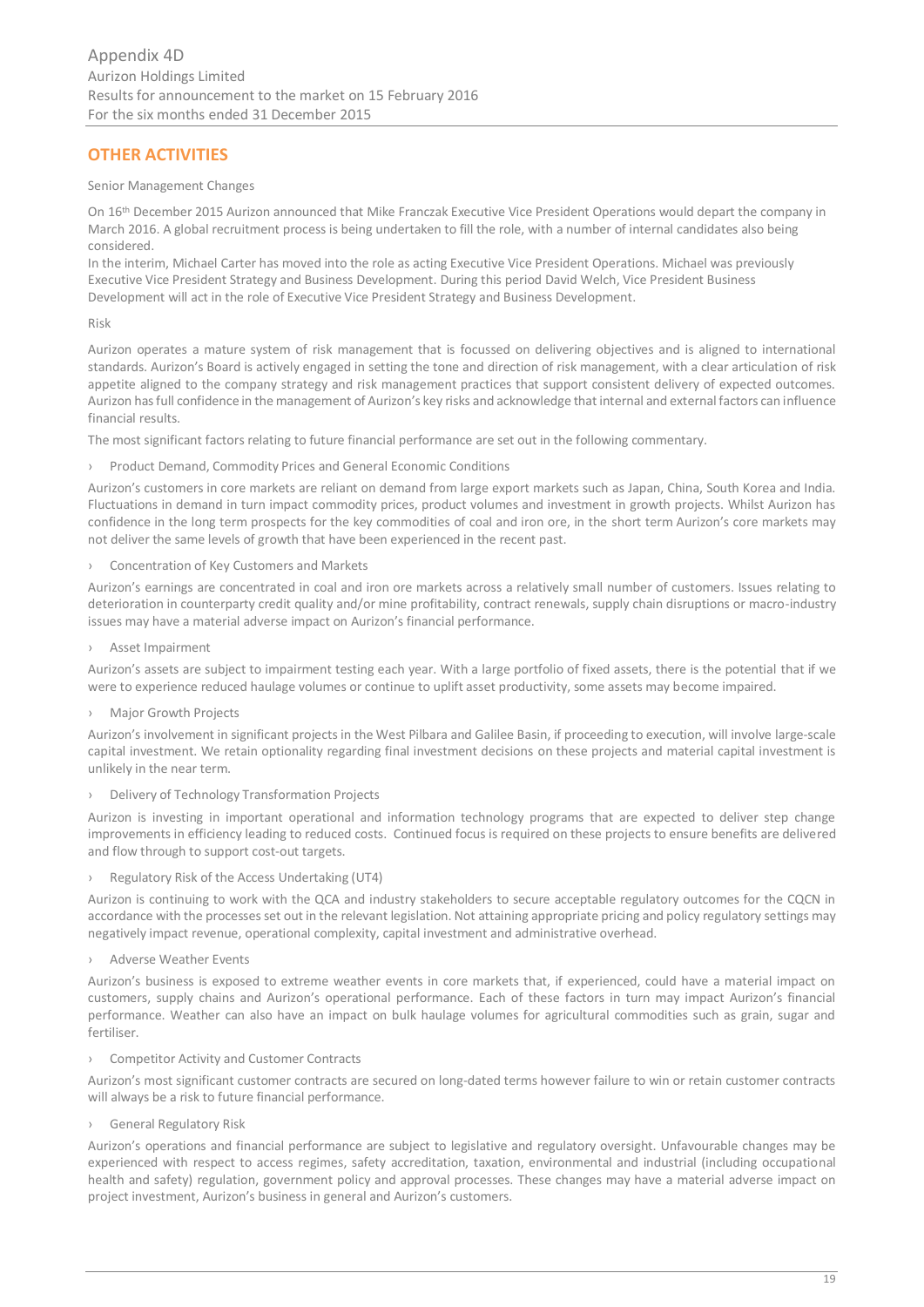# Sustainability

On 2nd November 2015, Aurizon released its second Sustainability Report, "Delivering for the Long Haul" [www.aurizon.com.au/sustainability](http://www.aurizon.com.au/sustainability)</u>. This report details how Aurizon aims to take the safest, most efficient and least resourceintensive approach to the services it provides. Specific highlights from the 2015 Sustainability Report include:

- › Aurizon's economic contribution to regional Australia was \$3.28bn in FY2015
- › Aurizon developed an interactive carbon calculator to highlight the benefits of long haul rail freight transportation, including 75% less carbon emissions and 90% less accident costs than road
- The "Future of coal" chapter outlined the long-term drivers for Australian seaborne coal, including:
	- › For metallurgical coal: global steel demand due to Asian urbanisation and industrialisation, a lack of substitutes for metallurgical coal in oxygen-based steelmaking and the availability and cost advantage of Australian metallurgical coal exports
	- › For thermal coal: increasing global energy demand, coal's ongoing role in the Asian energy mix, Australia's higher quality thermal coal and increasingly efficient coal-fired power generation technology
- › Safety

Aurizon's commitment to safety has ensured another period of significant improvement in Aurizon's performance. At 31st December 2015, Aurizon's Lost Time Injury Frequency Rate (LTIFR) was ZERO. The Total Reportable Injury Frequency Rate (TRIFR) was 3.01. The impact of the Julia Creek derailment in December 2015 (see below) is reflected in what Aurizon believes to be an isolated increase in the TRIFR rate.

Aurizon remains committed to ZEROHarm and is continuing to target exposures and high consequence activities as well as improving work processes using appropriate technology, standardisation and lean principles

1H FY2016 key enterprise milestones include:

- › Achieving a Lost Time Injury Frequency Rate of ZERO in October 2015, November 2015 and December 2015
- › Winning the Regional Asia Pacific Award for Excellence in Safety in the DuPont Global Safety & Sustainability Awards
- › Environmental Management

Aurizon has continued to focus on improving environmental performance and has been rewarded for its efforts, winning the award for best year-on-year improvement in climate performance at the CDP 2015 Australian Climate Leadership Awards. This award reflects the work Aurizon has done to reduce emissions and energy consumption across its operations.

Aurizon's Environment Community of Competence continues to govern the management of key environmental issues such as coal dust, noise and diesel emissions.

On 27th December 2015, a derailment occurred on the North West corridor 20km east of Julia Creek. The service that derailed was an Incitec Pivot acid service travelling to Phosphate Hill from Townsville Suns Metal. A diesel locomotive under the control of Australia Eastern Railroad Pty Ltd, was hauling 26 GATX wagons leased by Incitec Pivot Ltd, on a railway line for which Queensland Rail Limited is the accredited rail infrastructure manager. The service was carrying in total approximately 819,000 litres of concentrated sulfuric acid.

An Aurizon Incident Management Team (IMT) was immediately established, meeting daily to assess the situation and to mobilise recovery plans that include the safety of Aurizon's people, the environment, assets and the community. Immediate actions were undertaken and continue at the site to assess, contain and treat the release of sulphuric acid from the derailed wagons at the derailment site.

Work to decant the acid and remove the rollingstock from the derailment site was completed on Thursday 11<sup>th</sup> February 2016, and final remediation plans for the site will be submitted to the Department of Environment and Heritage Protection.

# Organisational Capability

Aurizon believes that a company should celebrate the diversity of thoughts, backgrounds and experiences of its workforce. By doing so, a company strengthens its organisational capability and ensures it reflects the broader marketplace and society in which it operates. For detailed information on Aurizon's Organisational Capability please refer to Aurizon's 2015 Sustainability Report [www.aurizon.com.au/sustainability](http://www.aurizon.com.au/sustainability) published November 2015.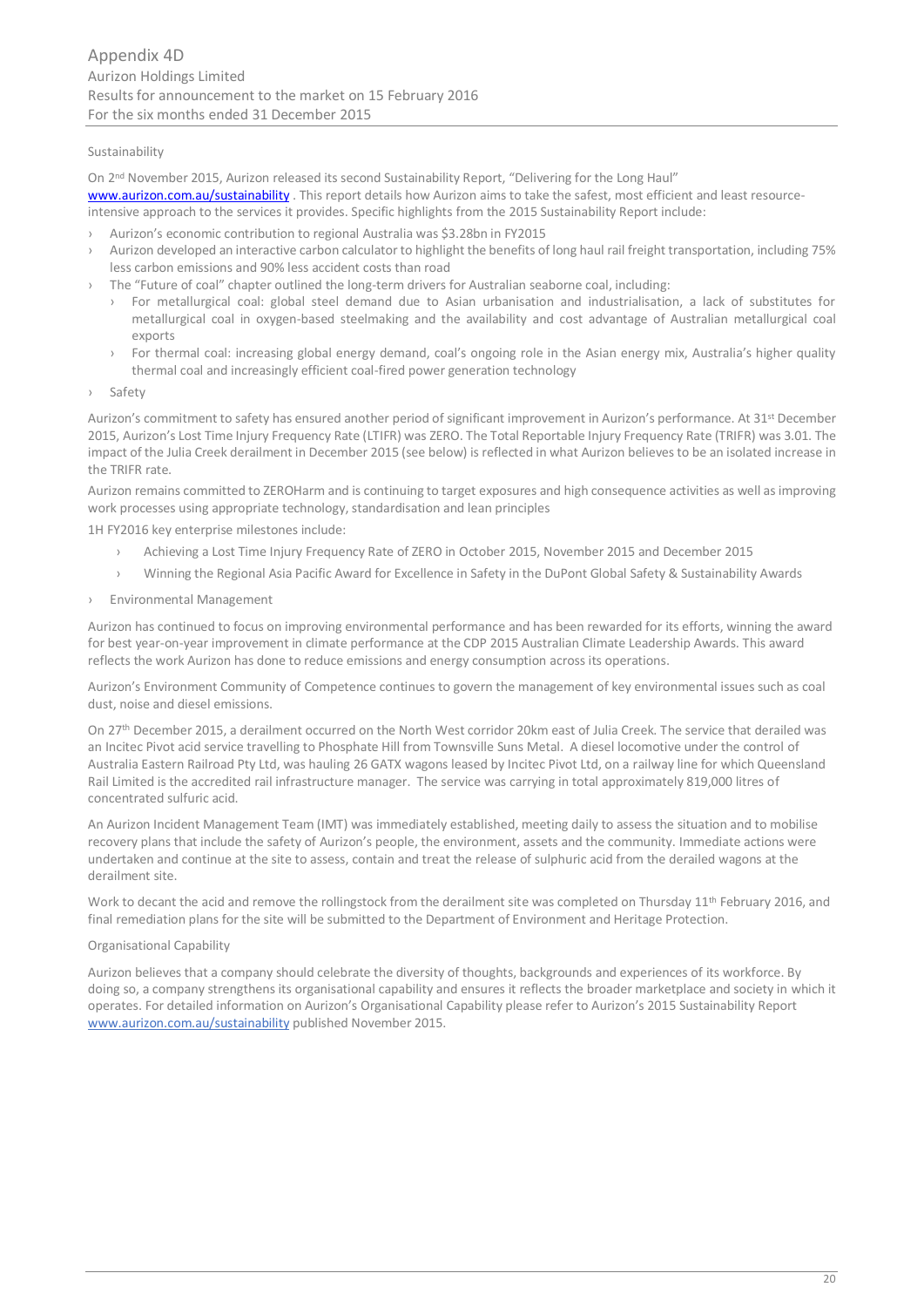# Entities over which control was gained during the period

Not applicable

# Entities over which control was lost during the period

Not applicable

# Details of associate and joint venture entities

|                                                      |                          | <b>Ownership Interest</b> |                          |  |  |
|------------------------------------------------------|--------------------------|---------------------------|--------------------------|--|--|
| Entity                                               | Country of incorporation | 31 December<br>2015       | 31 December<br>2014      |  |  |
|                                                      |                          | $\%$                      | $\%$                     |  |  |
| Investment in associates                             |                          |                           |                          |  |  |
| Moorebank Industrial Property Trust                  | Australia                | 33                        | 33                       |  |  |
| Aquila Resources Limited                             | Australia                | 15                        | 15                       |  |  |
| Moorebank Industrial Terminals Operations Hold Trust | Australia                | 33                        | $\overline{\phantom{a}}$ |  |  |
| Moorebank Industrial Terminals Assets Hold Trust     | Australia                | 33                        | $\overline{\phantom{a}}$ |  |  |
| Moorebank Industrial Warehouse Hold Trust            | Australia                | 33                        | $\overline{\phantom{a}}$ |  |  |
| Moorebank Industrial Hold Trust                      | Australia                | 33                        | $\overline{\phantom{a}}$ |  |  |
| <b>Joint Ventures</b>                                |                          |                           |                          |  |  |
| CHCQ                                                 | Hong Kong                | 15                        | 15                       |  |  |
| Chun Wo/CRGL                                         | Hong Kong                | 17                        | 17                       |  |  |
| <b>KMOR Sdn Bhd</b>                                  | Malaysia                 | 30                        | 30                       |  |  |
| ARG Risk Management Limited                          | Bermuda                  | 50                        | 50                       |  |  |
| Integrated Logistics Company Pty Ltd                 | Australia                | 14                        | 14                       |  |  |
| <b>QLM Pty Ltd</b>                                   | Australia                | ٠                         | 50                       |  |  |
| ACN 169 052 288                                      | Australia                | 15                        | 15                       |  |  |

The profit contribution from any one of these associate or joint venture entities is not material to the Group's profit or the profit from the previous corresponding period.